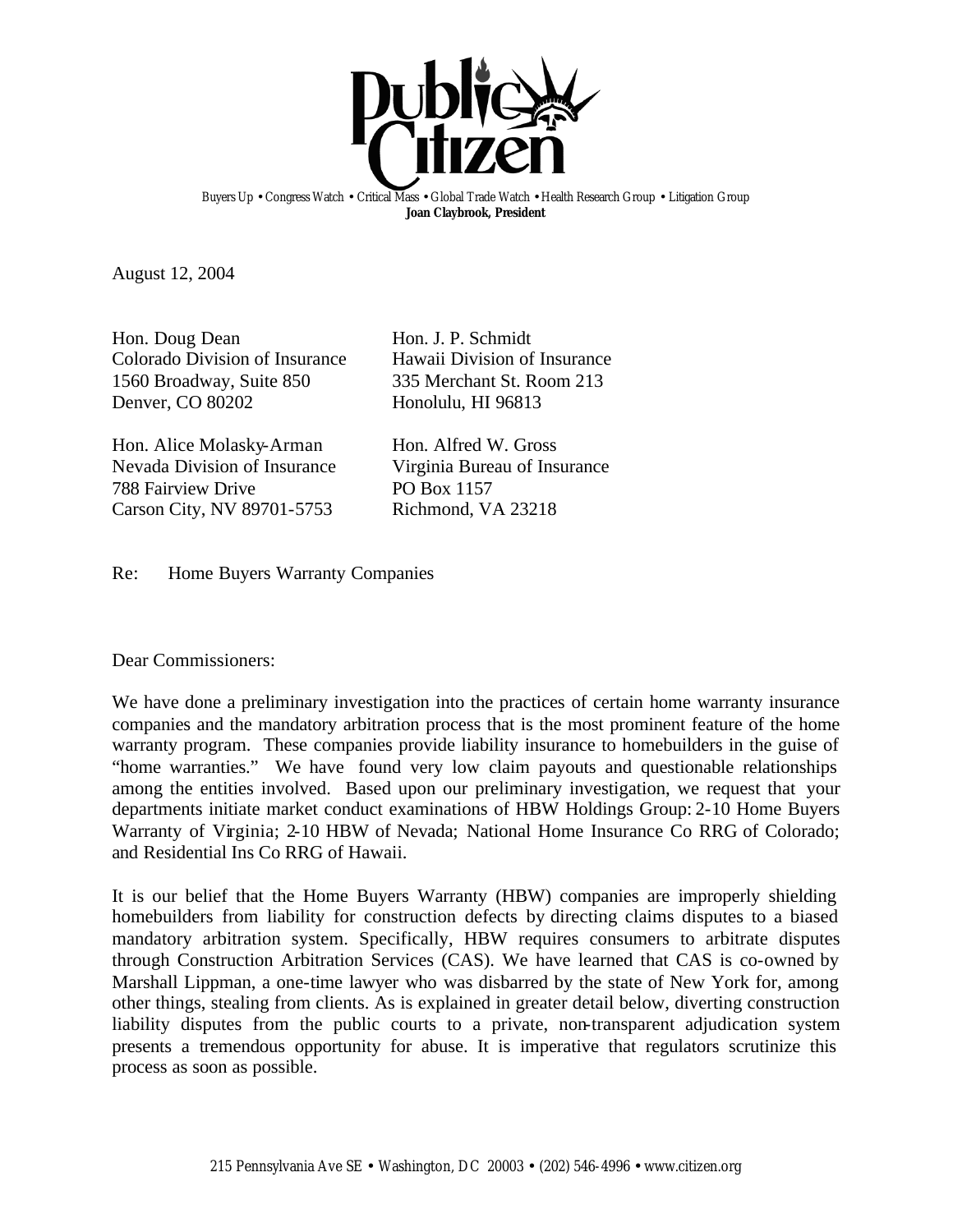## A. The Dangers to Consumers of Mandatory Arbitration Clauses

Advertising literature that HBW directs to homebuilders emphasizes the importance of mandatory arbitration to its "asset protection program." According to one of HBW's brochures, mandatory arbitration "reduces lawsuits" and "reduces exposure for out of pocket legal expenses." See Exhibit 1. There is nothing wrong with parties agreeing to arbitrate disputes to reduce the transaction costs of claims resolution. What is of concern to us is the use of an unfair mandatory arbitration system to reduce the amount of money paid out to claimants.

Arbitration was originally conceived as a way for businesses to settle legal disputes between each other. It was thought that referring cases to an impartial expert, rather than to judges and lay jurors, would remove the need for lengthy, conflicting testimony on business customs or the quality of goods or workmanship.

In the business-to-business context, where both parties are sophisticated and on an equal footing, neither party can dominate the process. But when arbitration is imposed by a business upon a consumer, the business can exert influence on case outcomes by selecting the arbitrator. When the business picks the arbitrator, the arbitrator's incentive is not to be impartial but to render decisions that the business approves of. A truly impartial provider could not expect to be assigned future cases by that business. Legal experts refer to this dynamic as the "repeat-player effect." Companies can also direct business to arbitrators with experience in their industry, which guarantees a more sympathetic hearing than they would get from a judge or jury.

Multiplying the dangers of mandatory arbitration in the home warranty context is the very unusual circumstance in which HBW requires arbitration. Currently many states permit insurers to require arbitration of first-party disputes—that is, disputes between the insured and insurer. HBW, by inserting an arbitration clause into closing papers signed by a homebuilder and homebuyer, ensures that disputes with a third-party litigant are arbitrated. An insurer hoping to maintain goodwill and retain current customers has greater incentive to fairly resolve first-party claim disputes than does an insurer dealing with third parties.

It is our suspicion that, because of its mandatory arbitration system, HBW is able to consistently deny or underpay valid claims. We do not have proof. But we note that loss ratios for these companies are low: in 2003, a 49% loss ratio for National Home; 32% for Residential Ins. Co.; and 52% for 2-10 HBW of NV. Our suspicion is further heightened by the unusual history of Construction Arbitration Services, and by its disgraced part-owner and general counsel, Marshall Lippman.

## B. Construction Arbitration Services

About a decade ago, companies realized that they could take advantage of arbitration's "repeatplayer effect" and "sympathy effect" to reduce their liability exposure. At that time, only one major arbitration provider was available, the not-for-profit American Arbitration Association (AAA). But with the advent of widespread mandatory arbitration of consumer disputes, newer, for-profit arbitration providers emerged. One of them was Construction Arbitration Services. Unlike AAA, which was formed as a public service and whose procedures only serendipitously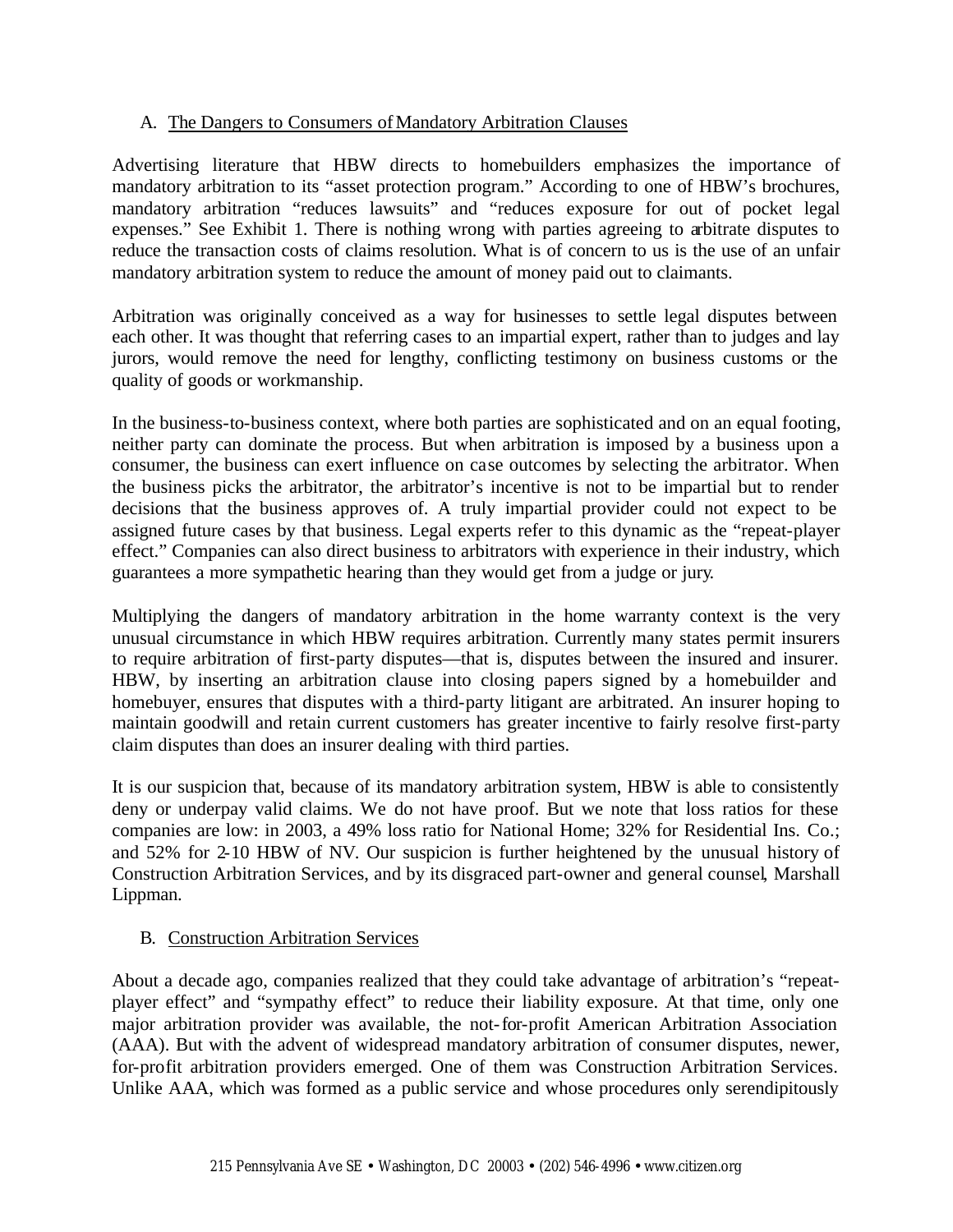provide an advantage to businesses over consumers, CAS was apparently formed with the specific purpose of catering to the needs of homebuilders and their insurers in deflecting claims by homebuyers

We infer this from a number of factors:

- Timing. CAS did not exist until the mandatory arbitration of consumer claims became common.
- Irregular Procedures. Unlike the American Arbitration Association, CAS does not provide parties with any opportunity to strike or challenge proffered arbitrators based upon their potential bias. AAA will give parties the resumes of ten potential arbitrators, allow each side to strike three names, and then rank the remaining arbitrators in order of preference. CAS simply appoints an arbitrator and does not routinely provide his or her resume.

At least one attorney has reported experiences with CAS that struck him has irregular. His account is appended hereto as Exhibit 2.

- Absence of B2B Dispute Resolution. Unlike the American Arbitration Association, which handled disputes among construction industry businesses (e.g. developers, contractors, subcontractors, architects) before it handled consumer disputes, CAS doesn't seek business-to-business cases, nor seek cases for submission on a post-dispute basis.
- Costs to Consumers. In the early days of mandatory arbitration, companies benefited from a cost barrier—the high fees for arbitration prevented consumers from asserting claims. An outcry by consumer advocates led to a reversal of this policy by major arbitration providers. AAA has set consumer filing fees in most cases at between \$125 and \$375, requiring the business to pay the remainder. National Arbitration Forum followed suit. Judicial Arbitration and Mediation Services (JAMS) requires the business to pay all fees. Yet CAS requires the consumer to pay the entire filing fee—\$500, or more in complex cases.
- Failure to Comply with California Disclosure Law. In California, § 1281.96 of the Code of Civil Procedure requires any private arbitration company that administers consumer arbitration to collect and make available certain information relating to each consumer arbitration. A letter from Public Citizen drafted on March 23, 2004 requesting documentation of the disclosures required by California Code of Civil Procedure §1281.96 was acknowledged and denied. The response (dated March 31, 2004) opined, ludicrously, that the statute does not apply because CAS does not administer consumer arbitration cases. See Exhibit 3. This is not the position taken by AAA, which has a 329 page disclosure on its website. As arbitration providers are increasingly replacing the court system, it is important that these unregulated companies operate transparently.
- Ownership. The two shareholders of CAS are Marshall Lippman and Lester Wolff. Lippman and Wolff own a group of arbitration service companies which they collectively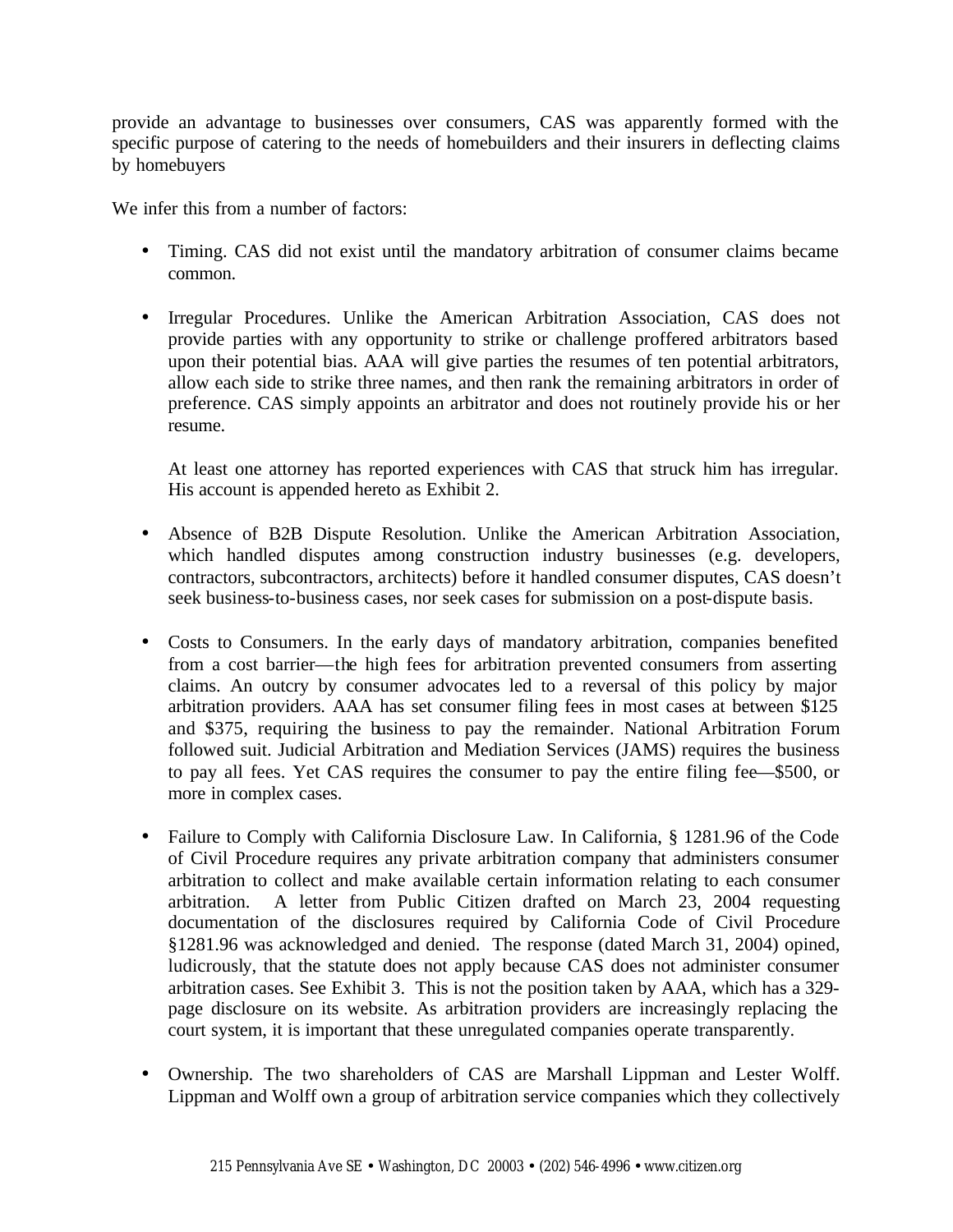call the Impartial Services Group. One, the National Center for Dispute Settlement, competes with the Better Business Bureau to arbitrate auto warranty claims. They also are associated with other companies, including the National Institute of Continuing Medical Education, LLC and Elections Unlimited, LLC. All of the Lippman/Wolff owned companies share the same address: 2777 Stemmons Freeway, Suite 1425, Dallas, Texas 75207.

According to his biography on the CAS website, Lester B. Wolff formerly worked for Homeowners Warranty Corporation, the now-defunct insurer that provided the same type of policies as HBW. His previous association with such a company casts serious doubt as to whether CAS can truly be impartial in deciding construction liability cases.

Marshall Lippman, an owner of and General Counsel for CAS, is a disbarred attorney. He was disbarred in the state of New York in 1997 for intentionally converting client funds, egregiously neglecting client matters, lying under oath to the hearing panel and failing to cooperate with the investigation of his case. See Exhibit 4. Reciprocal disbarment was ordered in the District of Columbia in 2002. See Exhibit 5. Yet Lippman has on more than one occasion filed perjurious affidavits claiming that he is still a licensed attorney in the District of Columbia. See Exhibit 6.

Mr. Lippman's position in CAS is analogous to that of a supervisory judge in a court system. If you are one of the many thousands of Americans who buy newly constructed homes each year, Mr. Lippman wields more influence over your life than the Chief Justice of the United States. It is simply shocking that someone with this record of dishonesty has been entrusted by insurers with so much power.

Finally, it is clear from the long list of business concerns operated by Lippman and Wolff that arbitration is one of several money-making ventures they operate, and that CAS does not have the public-service orientation that characterizes the American Arbitration Association.

## C. Arbitration Clauses in Insurance Contracts Violate Hawaii and Virginia Law

Laws in eleven states prohibit mandatory arbitration in insurance contracts (those states are Arkansas, Georgia, Hawaii, Kentucky, Louisiana, Nebraska, Oklahoma, South Carolina, South Dakota, Virginia and Washington). In Hawaii and Virginia, statutes provide that "No insurance contract…shall contain any condition, stipulation, or agreement… depriving the courts of this [State/Commonwealth] of jurisdiction in actions against the insurer..." (HRS 431:10-221; Va. Code Ann. 38.2-312) The warranties issued by HBW companies unquestionably meet the statutory definition of insurance. The certificates of warranty coverage that they issue state that the consumer is "insured by" the HBW company (See Exhibit 7) and the brochures for the 2-10 HBW Asset Protection Program state that the program "combines the proactive risk management aspects of a third-party insured warranty with general liability insurance" for the builder. The arbitration clause is contained in a document prepared by the insurer. See Exhibit 8.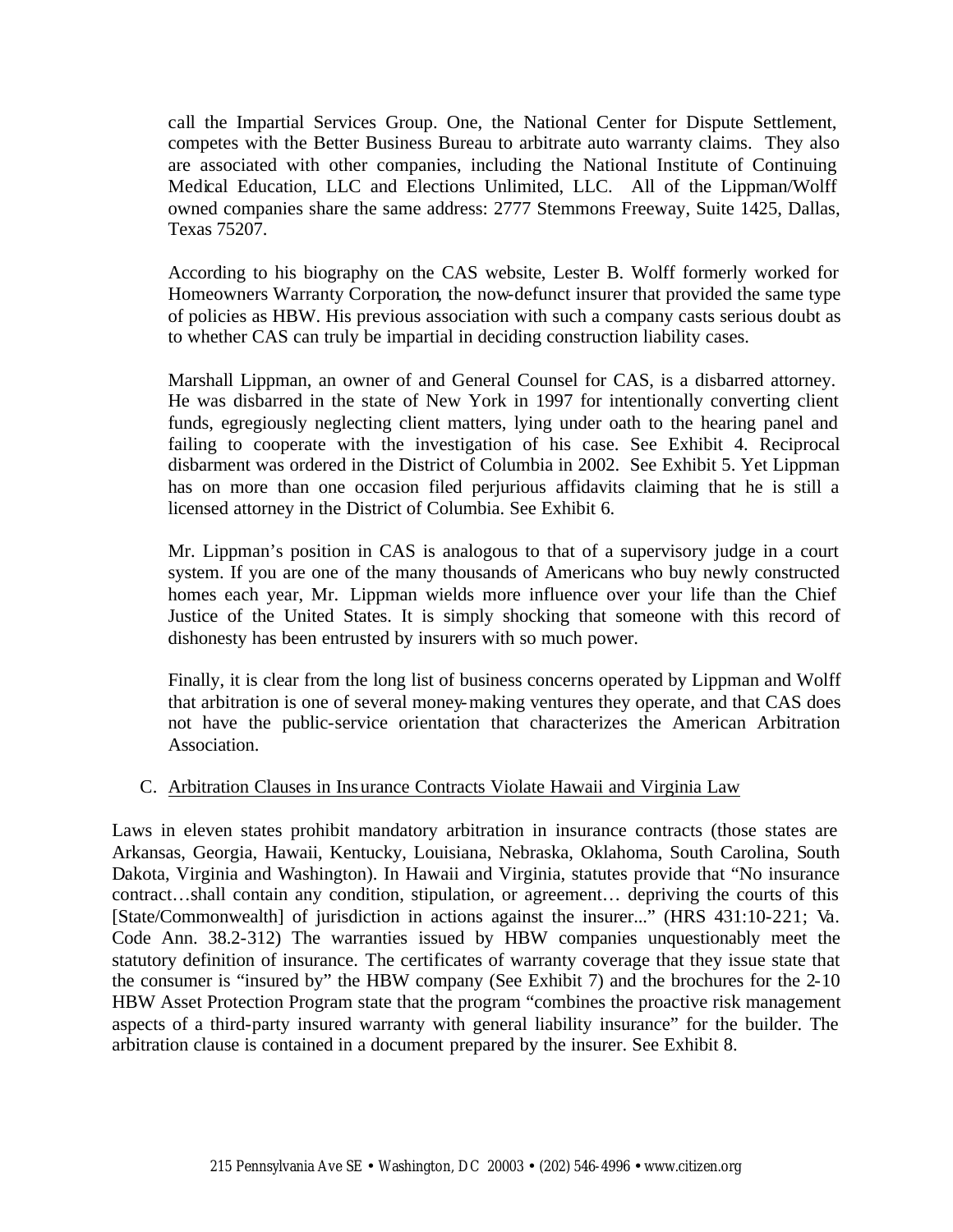In a letter to a Texas state legislator, Marshall Lippman indicated that CAS arbitrated warranty disputes in all fifty states. See Exhibit 9. While we do not know first-hand of any homebuyers being forced into arbitration in Hawaii or Virginia, we must assume that this is likely and ask that this possibility be investigated in those two states.

We appreciate your consideration of our request and ask that you keep us informed of any actions taken by your departments to investigate and/or stop any consumer abuses by these companies.

Respectfully submitted,

Jackson Williams, Legislative Counsel, Public Citizen and Funded Consumer Representative to the NAIC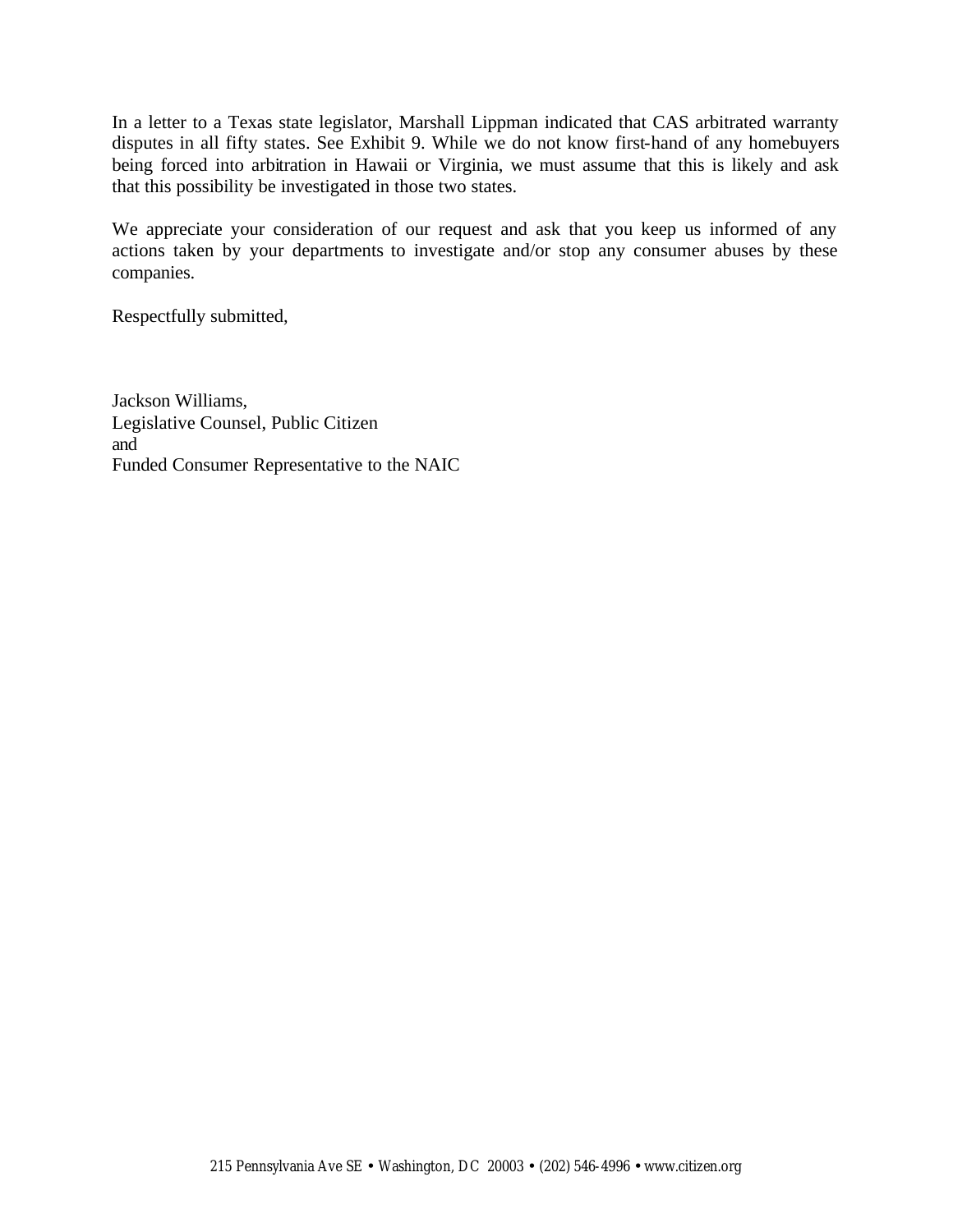## **2-10 HBW** AND SURANCE SERVICES, L.L.C.

 $\begin{minipage}[c]{0.9\textwidth} \begin{minipage}[c]{0.9\textwidth} \begin{itemize} \begin{itemize} \begin{itemize} \begin{itemize} \begin{itemize} \end{itemize} \end{itemize} \end{itemize} \end{itemize} \end{minipage} \end{minipage} \end{minipage} \end{minipage} \end{minipage} \begin{minipage}[c]{0.9\textwidth} \begin{itemize} \begin{itemize} \begin{itemize} \begin{itemize} \end{itemize} \end{itemize} \end{itemize} \end{minipage} \end{minipage} \end{minipage} \end{minipage} \begin{minipage}[c]{0.9\$ 

2-10 HBW<sup>®</sup> and HBW Insurance Services, LLC. understand the financial and litigation exposures your company faces as well as the pressure on your profits. The 2-10 HBW Asset Protection Program<sup>®</sup> (APP) addresses both issues proactively to help drive positive business results for you and your company.

## For more information on the 2-10 HBW Asset Protection Program® contact HBW Insurance Services, L.L.C at 1.800.793.5884 or 2-10 HBW<sup>\*</sup> at 1.800.488.8844 or visit our web site

#### $www.2-10.com$

Get the combined protection of the 2-10 HBW\* 2-10 warranty and multi-line insurance in a convenient, cost-savings package.

- Third-party insured 2-10 warranty
- **Commercial general liability** ۰
- $\Delta$ Property
- Commercial automobile  $\bullet$
- $\spadesuit$ Tools and equipment
- ۰ Builder's risk
- + Umbrella





General Liability insurance is not available in all states and has limited secterar claumy insurance is not available in all states and has limited<br>availability in some states, APP is offered by HBW insurance Services, L.L.C<br>2-10 HBW is a registered mark of Home Buyers Warranty Corporation<br>©2003

HBW 3001 (02/03)



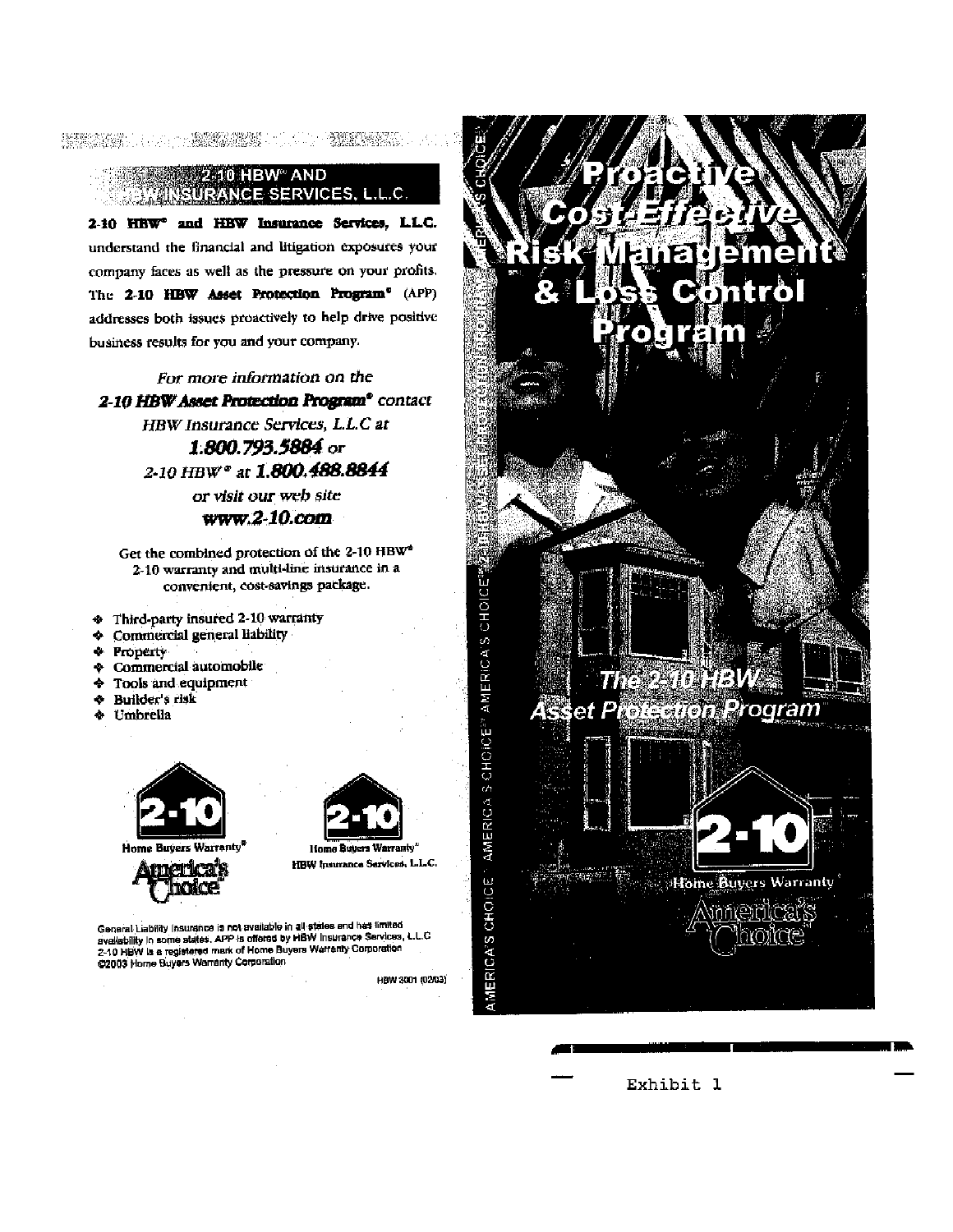## **SURANCE MARKET UPDATE**

General liability premiums are **increasing** 20% to 40% per year and the insurance carriers are climinating critical coverages. Appellate Courts are ruling that faulty workmanship is **not covered** by the builder's general liability policy.

Construction defect **claims** and the related litigation are at epidemic levels, and your hard-earned profits are under attack.

### **MEAST ON THE BUILDER'S SETS AND PROFITS**

When coverage is eliminated by either the insurance company or the courts, the builder is liable for repairing the problem and for the payment of related legal expenses. Repairs and the payment of legal costs can be significant, climinating not only your profits but putting the future of your business at risk.





**TURES AND BENEFITS OF THE MASSET PROTECTION PROGRAM** 

We have the answer... a cost-effective program that combines the proactive risk management aspects of a third-party insured warranty with general liability insurance.

- **A Builder's exposure** to construction defects is decreased with a written warranty which clearly defines the builder's legal liability for one-year workmanship, two-year systems and ten-year structural defect coverage.<sup>\*</sup>
- The 2-10 warranty document provides for mandatoryand binding arbitration if disputes arise between the homeowner and the builder. The warranty clearly defines the builder's legal liability, future obligations and reduces lawsults.
- Arbitration provision reduces exposure for out of pocket legal expenses.
- Claims are coordinated between the warranty and the general liability insurance policy, resulting in a more **efficient** claims handling process.
- This program provides the **best protection** available today to limit the builder's legal liability to the terms and conditions of both the insurance policy and the insured warranty.
- Third-party, insured structural warranty COVCIS defects in designated load-bearing elements shifting the builder's risk of covered structural defect losses to the warranty insurance carrier.\* a a compositor de constituída por construcción de compositor de compositor de la composición de compositor de<br>A composición de compositor de la composición de la composición de composición de la composición de composició

"See warranty and insurance policy<br>contract and documents for specific<br>details and considerations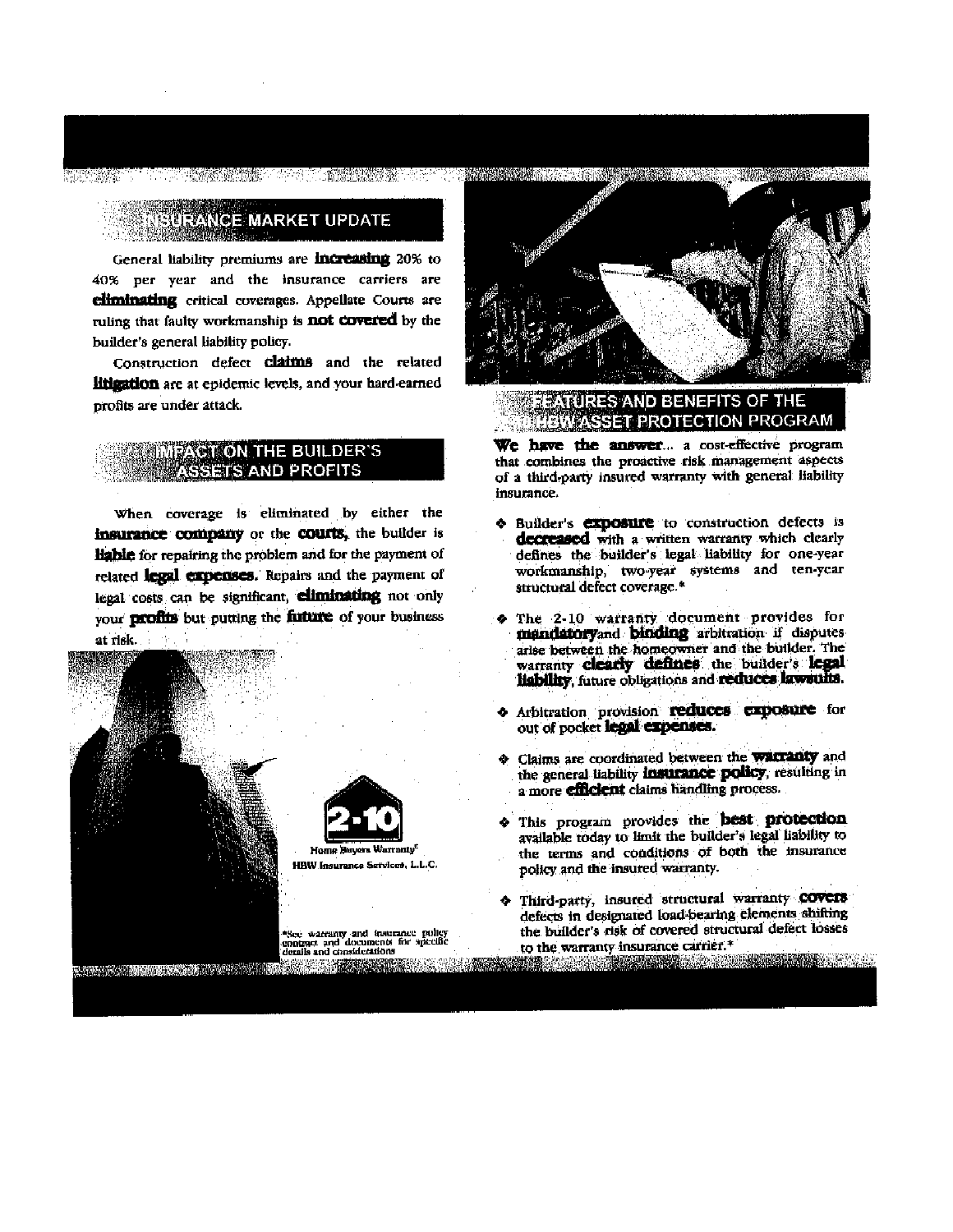| From:    | "Cass McKenzie" <cmckenzie@mrhlic.com></cmckenzie@mrhlic.com>       |
|----------|---------------------------------------------------------------------|
| To:      | "Samantha Coulombe" <scoulombe@citizen.org></scoulombe@citizen.org> |
| Date:    | 4/13/04 4:46PM                                                      |
| Subject: | RE: Request for information re: CAS                                 |

Dear Samantha,

My client, the Oakcrest Homeowners Association, Inc. was assigned to arbitration with CAS in a case entitled Oakcrest Homeowners Association, Inc. v. Al Barakah, LLC et al. Our case administrator from ADC was Karen Ballew. CAS arbitrarily assigned us an arbitrator named Maxwell Boten. Upon discussions with Mr. Boten I learned that his background basically consisted of being a retired insurance defense attorney from lowa. Given that our case was directly against a defendant who was represented by an attorney hired by their insurance carrier, my client was disappointed that we were provided with an arbitrator whose employment background basically consisted of representing the type of clients who we were up against in the case.

As the case proceeded, my client became increasingly concerned with the rulings we were receiving from Mr. Boten. For example, initially Mr. Boten wanted to hold the arbitration at the law of office of the Defendant, based on the position that it was close to his house and therefore easier for him to travel to that location. After continued opposition based on the potentially prejudicial effect to my client, Mr. Boten agreed to hold the arbitration at a hotel. The defendant argued that Plaintiff would have to pay for the costs of this hotel because the arbitration could be held at their office for free.

Secondly, Mr. Boten ruled that homeowners would not be allowed to attend the arbitration. This ruling was especially disturbing given the fact that it had only been discussed between the attorneys for the parties, and Mr. Boten informed me that "he would not allow homeowners to attend the arbitration" before I had ever raised the issue with him for discussion. The nature in which this ruling was made suggested to my client that Mr. Boten had discussed this matter directly with the defense attorney and made his decision before it was ever discussed with the Plaintiff.

This ruling was further troubling given the fact that the Rules & Procedures for the Expedited Arbitration of Home Construction Disputes, issued by CAS provides:

a. Attendance.

(ii) All persons having a direct interest in the arbitration as well as representatives and witnesses are entitled to attend the hearing.

it is hard to imagine that the homeowners, whose homes were at question in the case, were not "persons having a direct interest in the arbitration."

Although we never proceeded to arbitration, because the case settled, my client was concerned with nature of these rulings.

If I can provide any further information, please do not hesitate to \_

Exhibit 2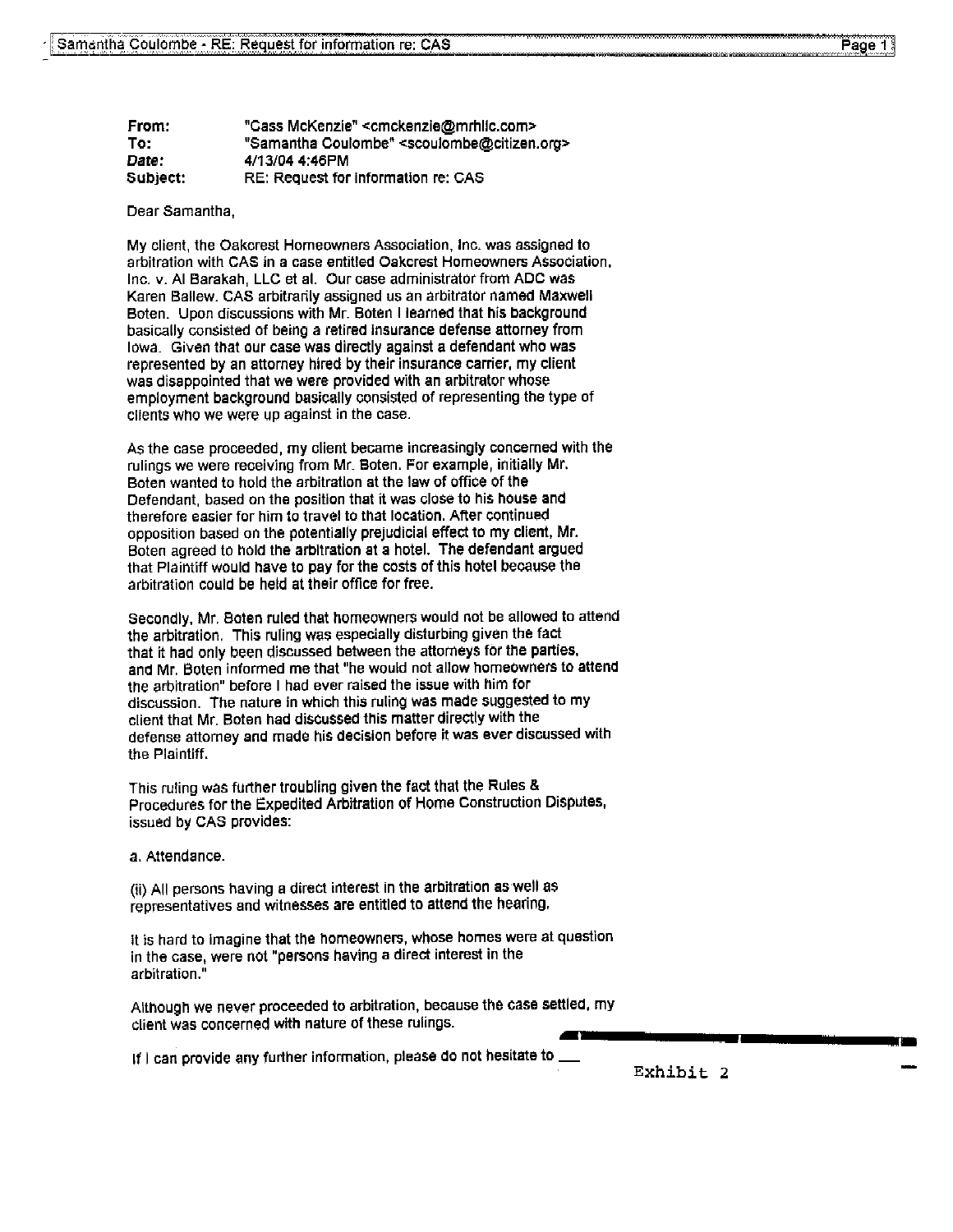contact me.

**Cass McKenzie** 

-----Original Message-----From: Samantha Coulombe [mailto:scoulombe@citizen.org] Sent: Tuesday, April 06, 2004 8:39 AM To: Cass McKenzie Subject: Request for information re: CAS

Mr. Mckenzie:

Thank you for taking the time to speak with me this morning about your experiences with Construction Arbitration Services, Inc.

Public Citizen is a national, nonprofit consumer advocacy organization founded in 1971 to represent consumer interests in Congress, the executive branch and the courts. Public Citizen's Congress Watch champions consumer interests before the U.S. Congress and serves as a government watchdog. The goal of Public Citizen's Civil Justice Program is to ensure that consumers are protected and public health and safety are maintained through a fair and accessible court system.

As you know, we are currently investigating Construction Arbitration Services, Inc. and its officers. Any written materials that you could provide detailing your experiences with CAS would be very useful to our effort.

You can send the materials to me via email at sacoulombe@citizen.org or fax at 202-546-5562. If you decide to compose an original letter or fax, please address it to both myself and Jackson Williams.

**Thanks Again!** 

Samantha Coulombe **Civil Justice Fellow Public Citizen's Congress Watch** 215 Pennsylvania Avenue SE Washington, DC 20003 202-454-5151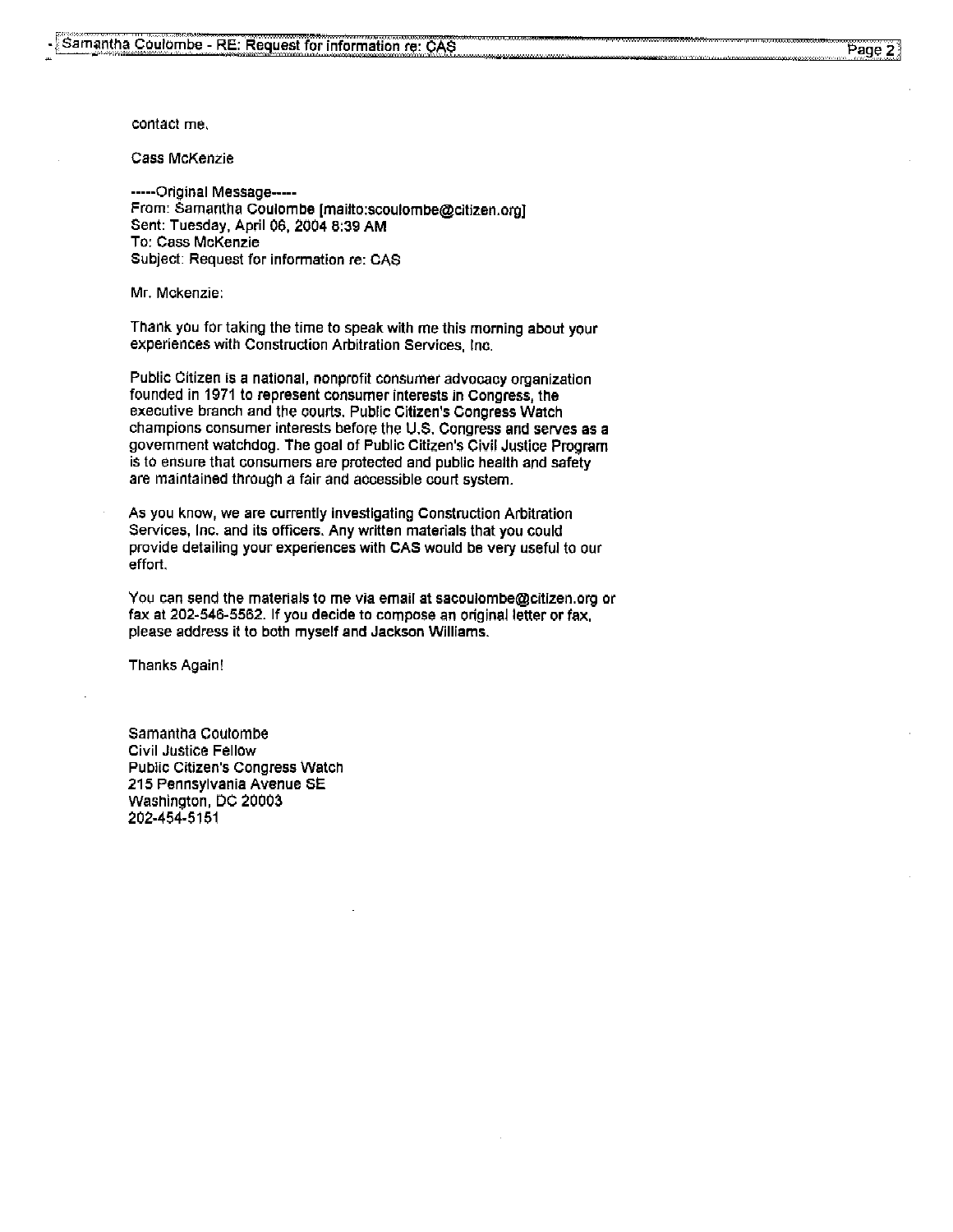

**Construction Arbitration Services, Inc.** 

March 31, 2004

Jackson Williams, Esq. Legislative Counsel Public Citizen 215 Pennsylvania Ave. SE Washington, DC 20003

Dear Mr. Williams:

This will acknowledge receipt of your letter dated March 23, 2004.

We are familiar with the provisions of California Code of Civil Procedure § 1281.96. Construction Arbitration Services, Inc. does not administer cases which we consider "consumer arbitration." We have reached this conclusion after analyzing the language of the statute (which does not provide a definition) and the definitions found in other California statutes such as The Song-Beverly Consumer Warranty Act (California Civil Code § 1790. et seq.)

Lester B. Wolff

### Exhibit 3

2777 Stemmons Freeway • Suite 1452 • Dallas, Texas 75207 • (214) 638-2700 • Fax (214) 638-4054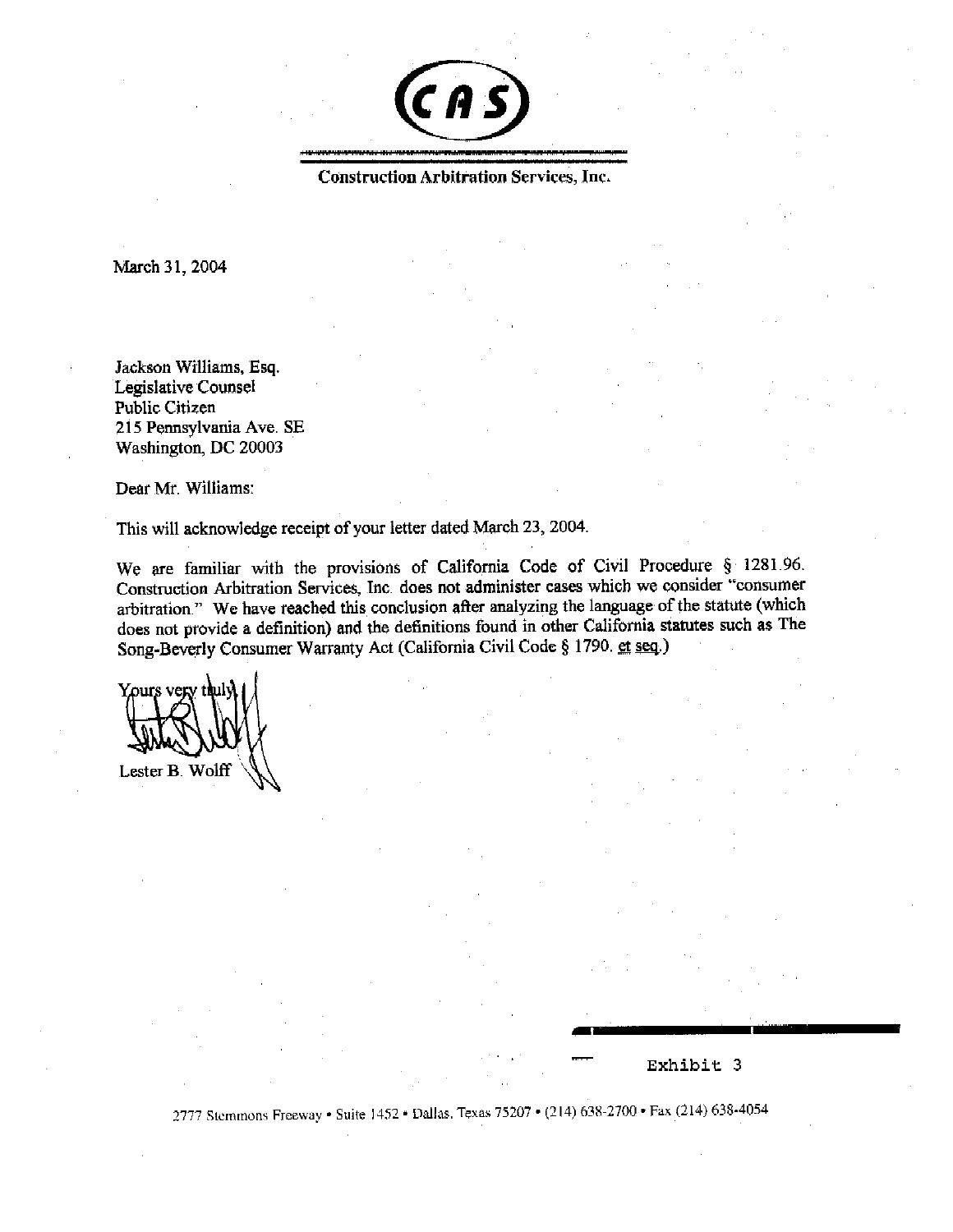## Westlaw.

661 N.Y.S.2d 195 (Cite as: 232 A.D.2d 69, 661 N.Y.S.2d 195)

¢

Supreme Court, Appellate Division, First Department, New York.

In the Matter of Marshall E. LIPPMAN, (admitted as Marshall Elliott Lippman), an attorney and counselor-at-law. Departmental Disciplinary Committee for the First Judicial Department, Petitioner, Marshall E. Lippman, Esq., Respondent.

#### July 17, 1997.

The Disciplinary proceeding was brought. Supreme Court, Appellate Division, held that intentional conversion of client funds, "egregious" neglect of client matters, lying under oath to hearing panel, and failure to cooperate with investigation of case, warranted disbarment.

Disbarment ordered.

#### West Headnotes

Attorney and Client € 58 45k58 Most Cited Cases

Intentional conversion of client funds, "egregious" neglect of client matters, lying under oath to hearing panel, and failure to cooperate with investigation of case, warranted disbarment. Code of Prof.Resp., DR 1-102, subd. A, pars. 4, 5, 8; DR 6-101, subd. A. par. 3; DR 7-101, DR 7-102, subd. A, par. 5; DR 9-102, subds. A, C, par. 4, McKinney's Judiciary Law App.

\*\*195 \*69 Raymond Vallejo, of counsel (Hal R. Lieberman, attorney), for petitioner.

No appearance for respondent.

Page 1

#### MAZZARELLI and ANDRIAS, JJ.

#### PER CURIAM.

Respondent, Marshall E. Lippman, was admitted to the \*70 practice of law in the State of New York by the First Judicial Department on February 25, 1974, as Marshall Elliott Lippman. At all times relevant to this proceeding, respondent maintained an office for the practice of law within the First Judicial Department.

Respondent was charged with 23 counts of professional misconduct relating to five different client matters. The charges alleged that respondent converted client funds and third-party funds that he was to hold in escrow and that he failed to preserve the identity of client funds. Respondent was also charged with having engaged in a pattern of neglect of clients' cases over several years and misrepresenting the status of cases to his clients. Finally, respondent was charged with failure to cooperate with the Departmental Disciplinary Committee (DDC) during the course of its investigation and with engaging in conduct prejudicial to the administration of justice.

After hearings held over six days, the Hearing Panel issued its findings and conclusions, sustaining most of the charges and giving respondent the opportunity to present evidence in mitigation.

Thereafter, the Hearing Panel issued its final report and the DDC seeks an order confirming the Hearing Panel's findings of fact and conclusions of law and imposing the recommended sanction of disbarment.

By cross motion, respondent asks this Court to disaffirm certain charges and confirm other charges. He also seeks to confirm the Hearing Panel's dismissal of charges and to disaffirm the Hearing Panel's recommendation of disbarment.

The Sheehy Matter (Charges 1 to 3)

In April of 1989, respondent represented Kerbs

Before NARDELLI, J.P., and WILLIAMS, TOM,

Copr. @ West 2004 No Claim to Orig. U.S. Govt. Works

Exhibit 4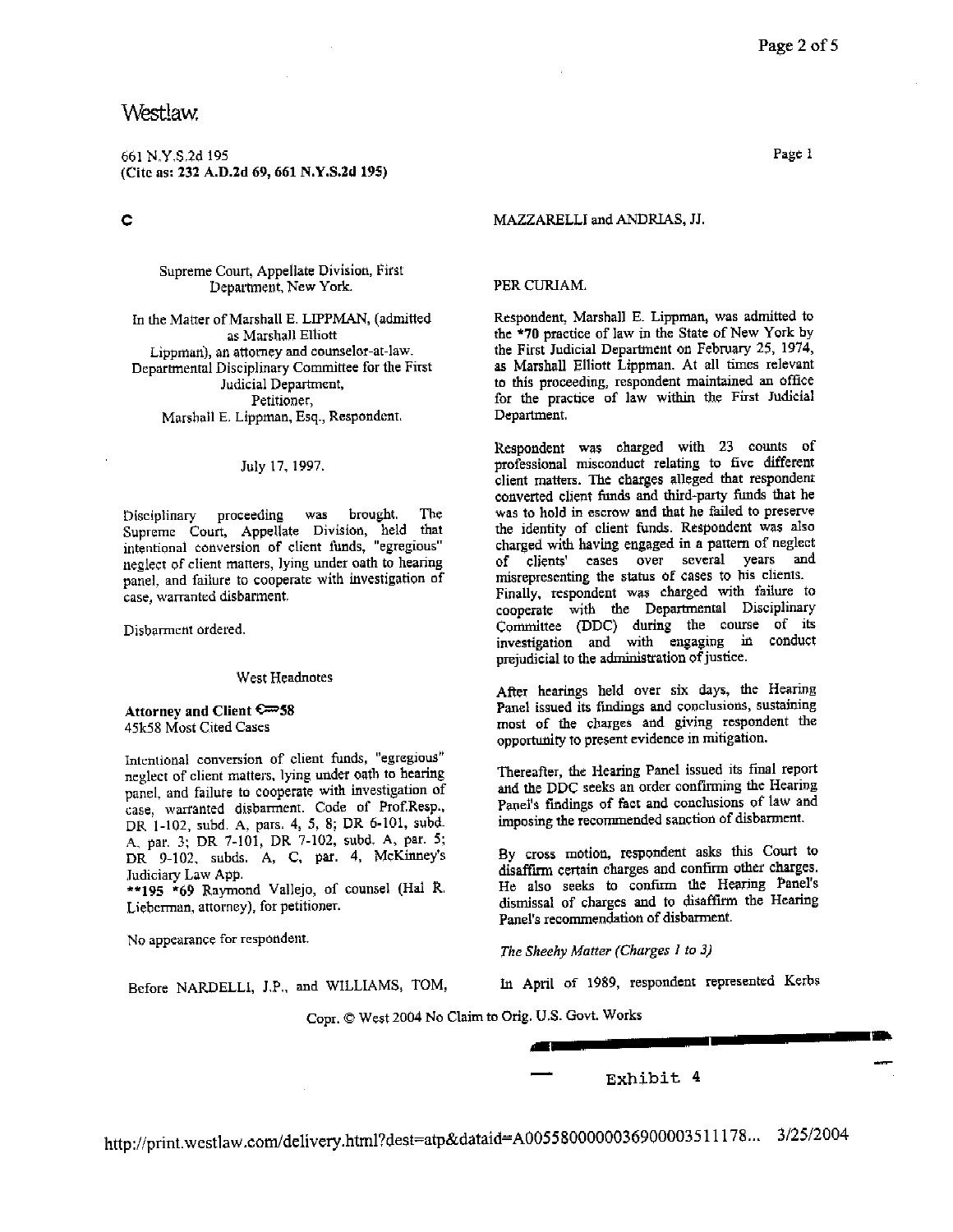#### 661 N.Y.S.2d 195 (Cite as: 232 A.D.2d 69, 661 N.Y.S.2d 195)

Florist in a transaction involving the lease and purchase of a flower store by Thomas Sheehy. On or about April 21, 1989, respondent received a \$10,000 downpayment from Mr. Sheehy in connection with that transaction and on April 24, he deposited the funds in his attorney trust account at First American Bank of New York. By June 30, 1989, the balance in that account had dropped to only \$4,802.22.

At some point thereafter, the transaction fell through and Mr. Sheehy demanded the return of his deposit. Respondent refused and Mr. Sheehy obtained a judgment in Nassau \*\* 196 County for \$12,189 in November of 1989. A year later, respondent finally satisfied the judgment but did so by making four payments to Sheehy's counsel.

\*71 At the hearings, respondent admitted that he transferred the Sheehy funds from his trust account to his operating account in April of 1989 and that the balance in his operating account thereafter fell to only about \$5,300. In explanation, respondent testified that, just prior to receiving the Sheehy funds, he had opened a money market account at Republic Bank in Washington, D.C. with \$10,000 of his personal funds because he was planning on relocating there and at the suggestion of his accountant he had created a "mental trust account" in Washington that contained, at all times, adequate funds to return the Sheehy deposit. Nonetheless, respondent admitted that he did not pay over the trust funds when presented with the judgment but he eventually paid in four installments.

Respondent's accountant did not corroborate his story. The accountant testified that he had instructed respondent to put the Sheehy funds in an account designated as trust funds and carmarked for the Sheehy transaction.

As did the Hearing Panel, we reject the explanation offered by respondent, finding it to be "false and a blatant misrcpresentation ... incredible and unworthy of belief."

We agree with the Hearing Panel's conclusion that respondent intentionally converted the Sheehy funds to his own use, and gave false testimony under oath to the Panel, in violation of DR 1-102(A)(4) (22 NYCRR 1200.3) (engaging in conduct involving dishonesty, fraud, deceit and misrepresentation). Also, we agree that the evidence established that respondent failed to preserve the identity of trust funds in violation of DR 9-102(A) (22 NYCRR 1200.46) and that his overall conduct in this matter was prejudicial to the administration of justice, in violation of DR  $1-102(A)(5)$ .

Accordingly, the Hearing Panel's findings as to charges 1, 2 and 3 are confirmed.

#### The Lemma Matter (Charges 4 to 7)

Respondent was retained in 1986 by Lemma Realty Corp. to handle its legal matters. In that capacity, respondent obtained a judgment against 29 Cornelia Street Owner's Corp. in March of 1987 in the amount of \$48,261. Respondent never executed on the judgment he obtained. He did, however, charge Lemma \$3,000 to cover expenses related to execution of the judgment and thereafter falsely advised Lemma that the judgment had been entered with the County Clerk and forwarded to the City Marshall for collection. At the hearings, respondent asserted \*72 that he had returned the \$3,000 payment but never produced any documentation for that claim. In light of the foregoing, the Hearing Panel sustained charges 4 through 7.

Charge 4 alleged violation of DR  $6-101(A)(3)$  (22 NYCRR 1200.30) (neglecting a legal matter); charge 5 alleged violation of DR  $1-102(A)(4)$ (intentionally converting client funds to his own use); charge 6 alleged violation of DR 7- 102(A)(5) (22 NYCRR 1200.33) (knowingly making a false statement of fact); and charge 7 alleged violation of DR 9-102(A) (failing to preserve the identity of client funds).

We find that respondent's assertion that he refunded the money is insufficient to rebut the Hearing Panel's determination that he did intentionally convert client funds to his own use in violation of DR  $1-102(A)(4)$ .

Further, while respondent admits that he wrote a letter to the Lemmas stating that he had forwarded the execution to the Sheriff's office although that was not in fact true, he contends that this fact should not support a finding that he knowingly made a false statement of fact because, he claims, he truly believed that an associate he employed had taken such steps. We find this conclusory assertion to be self-serving and without merit. Accordingly,

Copr. @ West 2004 No Claim to Orig. U.S. Govt. Works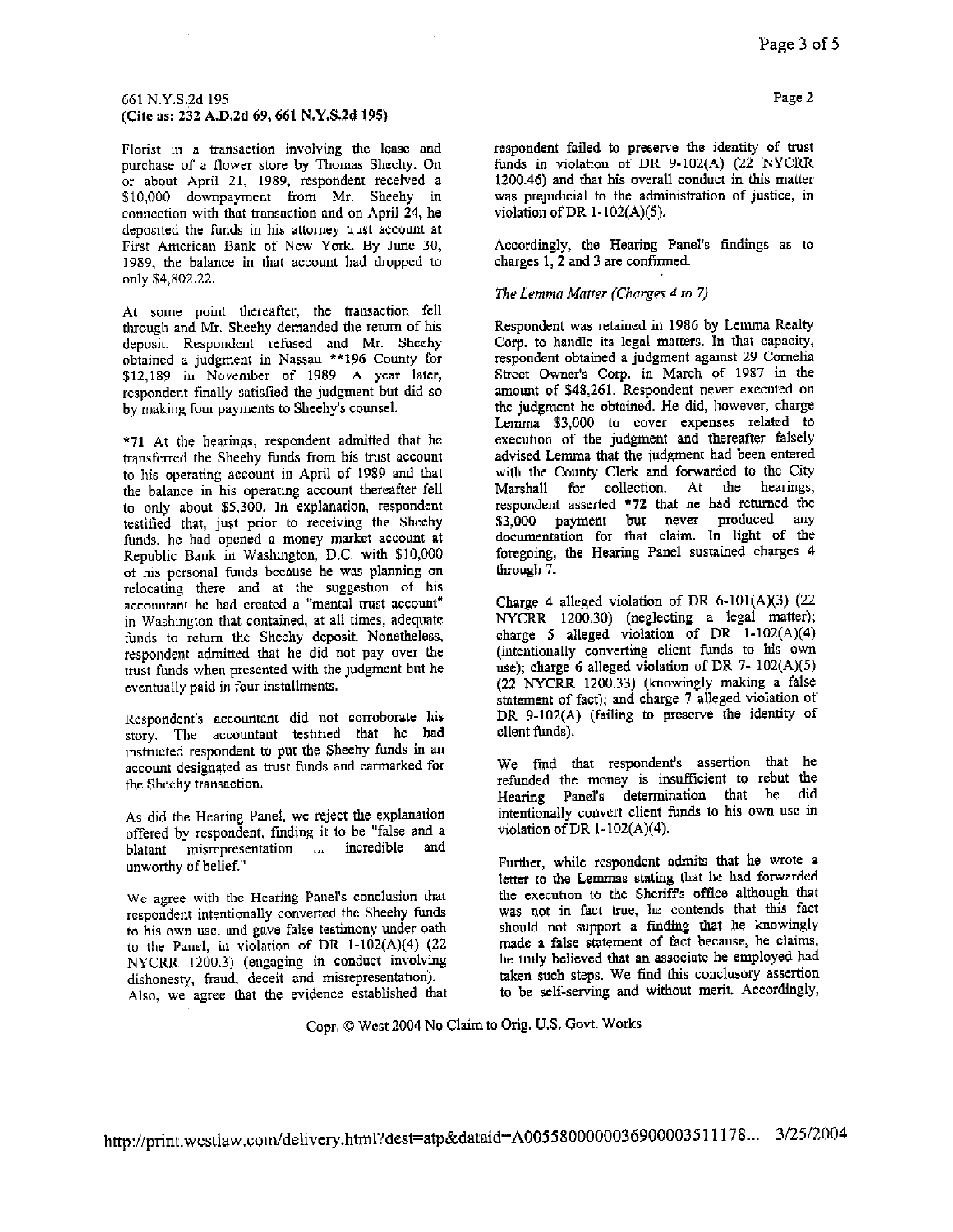#### 661 N.Y.S.2d 195 (Cite as: 232 A.D.2d 69, 661 N.Y.S.2d 195)

we confirm the findings of charges 4 through 7.

#### The Lipton Matter (Charges 8 to 11)

In this matter, the Hearing Panel sustained only Charge 10, which accused respondent of violating DR  $6-101(A)(3)$  by failing to communicate with his client regarding the status of her civil action against her landlord.

Respondent admitted that, in December 1988, he agreed to represent Carol Lipton, Esq. in an action against her landlord, Gordo \*\*197 Realty, involving damages from a flood in her apartment. To that end, respondent commenced suit in Kings County Civil Court on or about December 21, 1988. At the same time, respondent filed an action in Housing Court against Gordo on Lipton's behalf. In February of 1989, Lipton retained another attorney to represent her in the Housing Court matter but continued to have respondent represent her in the Civil Court action. In May of 1989, Lipton signed a stipulation of settlement in the Housing Court action.

At the hearing, Ms. Lipton testified that she never intended for the Housing Court settlement to affect the Civil Court action, \*73 did not authorize respondent to sign the stipulation, and was never advised of the discontinuance by respondent. After finally learning about the stipulation, Ms. Lipton made many attempts to contact respondent to no avail. When she finally reached him, he denied having signed the stipulation and insisted that his signature was forged. Thereafter, it took respondent nine months to submit an affidavit stating that he had no knowledge of the stipulation being signed.

We agree with the finding of the Hearing Panel that there was no conclusive proof that respondent signed However, the stipulation. actually respondent's neglect of his client and refusal to communicate with her were amply established and, accordingly, the Hearing Panel's finding as to Charge 10 is confirmed.

#### The Long Matter (Charges 13 to 19)

In this case, respondent was charged with seven violations of the Code of Professional Disciplinary Rules: charges 13, 14, 16 and 17 alleged that he had violated DR 6-101(A)(3) (neglecting a legal matter); charge 15 alleged that he had violated DR 7-101 (22 NYCRR 1200.32) (failing to seek the lawful objectives of his client); charge 18 alleged violations of DR 6-101(A)(3) and DR 9-102(c)(4) (neglecting a legal matter and failing to return property to his client); charge 19 alleged violation of DR  $1-102(A)(7)$  [now (8) ] (conduct adversely reflecting his fitness to practice law). The Hearing Panel concluded that respondent had "egregiously neglected Mr. Long's legal matters entrusted to him in violation of DR  $6-101(A)(3)$ " and that by doing so, respondent engaged in conduct adversely reflecting on his fitness to practice law, in violation of DR  $1-102(A)(7)$  [now (8) ]. Respondent does not contest the Hearing Panel's findings with regard to the Long matter. As respondent actually concedes that the evidence establishes that he neglected Mr. Long's cases, we confirm the Hearing Panel's findings of misconduct with regard to this matter and its dismissal of charges 15 and 18.

#### The Cappetta Matter (Charges 20 to 23)

With respect to this matter, respondent was charged with four violations of the Disciplinary Rules: charge 20 alleged violation of DR 6- 101(A)(3) (neglect); charge 21 alleged violation of DR 1-102(A)(4) (conduct involving dishonesty, fraud, deceit, or misrepresentation); charge 22 alleged violation of DR  $9-102(C)(4)$  (failure promptly to deliver a \*74 client's property when so asked); and charge 23 accused him of violation DR 1- $102(A)(7)$  [now (8) ] (conduct adversely reflecting on his fitness to practice law). The Hearing Panel sustained charges 20, 21, and 23. Respondent challenges only the finding as to charge 21; in fact, he concedes that "it cannot be contested ... that [he] neglected his client's legal matter."

Respondent had been retained by Mr. Cappetta to sue his former employers. Eventually, Mr. Cappetta brought an action in Federal Court against respondent for malpractice stemming from his representation. In that case, both Magistrate Judge Dollinger and District Judge Sotomayer found respondent's neglect of the Cappetta matter to be incredible. In part, Judge Dollinger wrote:

[Respondent] entirely failed to carry out his responsibilities to his client by not pursuing the claims that he had undertaken to assert, he failed to appear for required conferences or to respond to crucial motions, and he failed to advise his client of developments in the case, even when

#### Copr. @ West 2004 No Claim to Orig. U.S. Govt. Works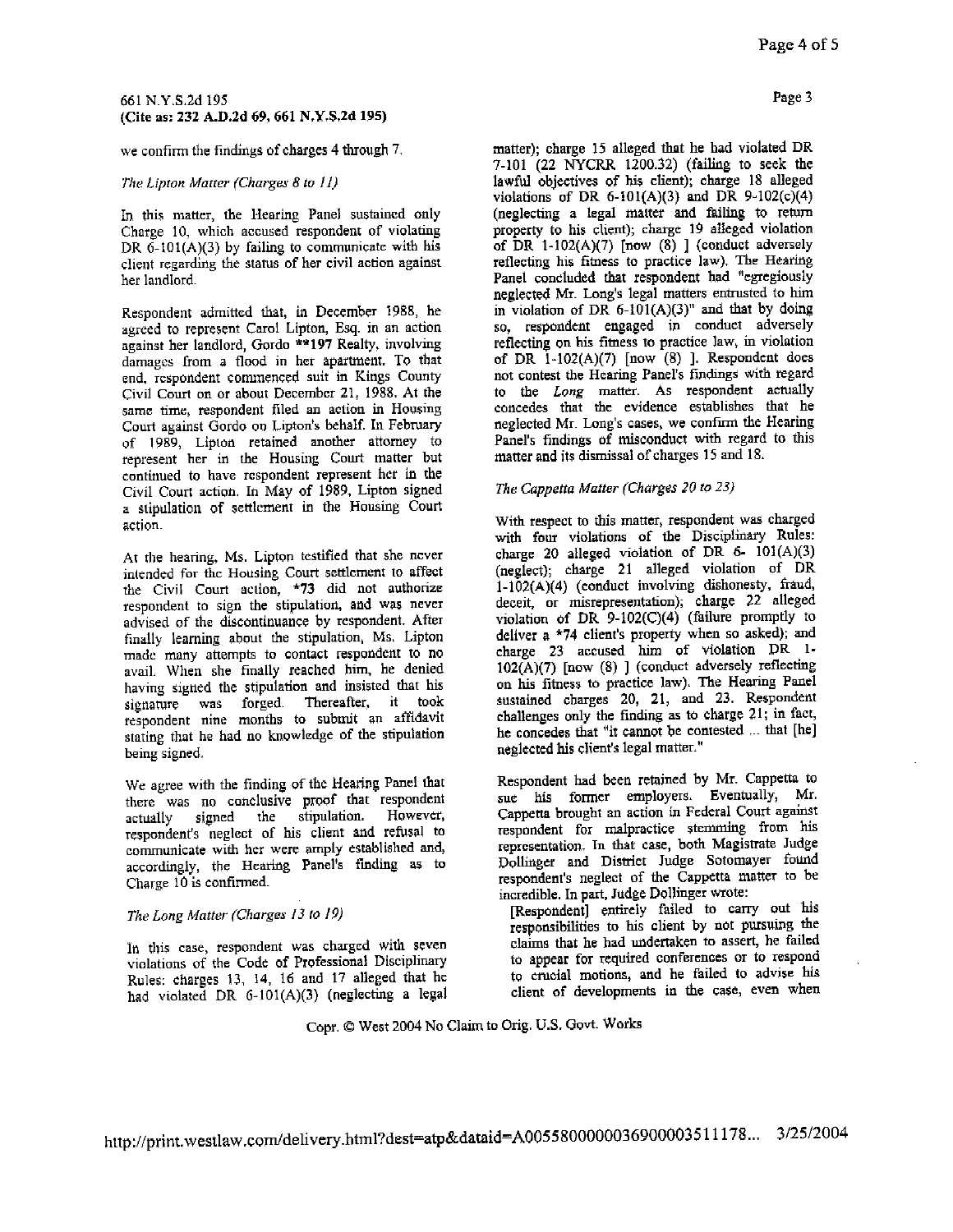#### 661 N.Y.S.2d 195 (Cite as: 232 A.D.2d 69, 661 N.Y.S.2d 195)

[Cappetta] persistently inquired. Moreover, the excuses proffered by Lippman are entirely threadbare..., Thus, even if credited, Mr. Lippman's testimony in no respect excuses his conduct.

\*\*198 In any event, in general terms I find his testimony in this respect unworthy of belief. As noted, his conduct at all times reflected a total abnegation of responsibilities.... In short, I conclude that Lippman's failings in representing [Cappetta] were entirely inexcusable.

District Judge Sotomayer was no less critical when she affirmed the default judgment for malpractice.

In fact, she was so outraged with respondent, particularly with regard to his habit of lying about where he resides in order to continue receiving the benefit of the City's rent control laws, that she ordered a transcript of the proceedings before her sent to the New York State Bar Association for disciplinary action.

Based on the Federal court decisions, the Hearing Panel correctly concluded that the evidence established that respondent neglected a legal matter entrusted to him (in violation of DR  $6-101(A)(3)$ ) and engaged in conduct involving dishonesty, fraud, deceit or misrepresentation (in violation of DR 1-102(A)(4)), which constituted conduct reflecting adversely on his fitness to practice law (in violation of DR 1-102(A)(7) [now (8)]).

#### Charge Twelve

Finally, the Hearing Panel sustained a charge that respondent violated DR 1- 102(A)(5) by failing to cooperate with the \*75 Committee's investigation. Thus, Rosemary Palladino, Esq., former staff counsel at the DDC, testified that respondent treated the Committee's investigation with the same pattern of neglect that he showed toward his client's cases. As one example, respondent still had not turned over to the Committee a copy of the check by which

he allegedly repaid Lemma the \$3,000 fee.

Respondent was given the opportunity to present evidence in mitigation and responded by submitting various character letters from friends, clients and associates. All attested to his good character and integrity notwithstanding the Hearing Panel's findings.

Respondent also submitted documents purportedly signed by Charles and/or Joseph Lemma that stated

they had been repaid their \$3,000 by respondent. Respondent did not, however, produce a copy of the payment check.

Respondent has received two prior admonitions. The first, issued December 15, 1989, admonished respondent for neglecting the affairs of a client. The second, issued May 23, 1990, admonished respondent for misrepresenting his clients' financial situations to lenders.

We agree with the finding of the Hearing Panel that respondent intentionally converted client funds, as well as engaged in a pervasive pattern of neglecting client matters, and misrepresenting the facts to, among others, Federal judges and the Hearing Panel.

This Court has consistently held that the intentional conversion of client funds constitutes grave misconduct warranting the sanction of disbarment ( see, e.g., Matter of Barth, 218 A.D.2d 304, 638 N.Y.S.2d 447; Matter of Ampel, 208 A.D.2d 57, 624 N.Y.S.2d 116). Since we confirm the findings of the Hearing Panel, which sustained several charges that respondent converted the funds of clients and third parties, disbarment is warranted.

The sanction of disbarment is additionally supported by the findings of egregious neglect of client matters, lying under oath to the Panel, and failing to cooperate with the investigation (see, e.g., Matter of Stein, 189 A.D.2d 128, 596 N.Y.S.2d 8). Finally, we note, respondent has received two prior admonitions and throughout the disciplinary proceeding, respondent has failed to show remorse for his misconduct.

Accordingly, the petition by the DDC is granted, Hearing Panel's report is confirmed, the respondent's cross motion is denied, and respondent is hereby disbarred from practice as an attorney and counselor-at-law in the State of New York.

\*76 All concur.

661 N.Y.S.2d 195, 232 A.D.2d 69

END OF DOCUMENT

Copr. @ West 2004 No Claim to Orig. U.S. Govt. Works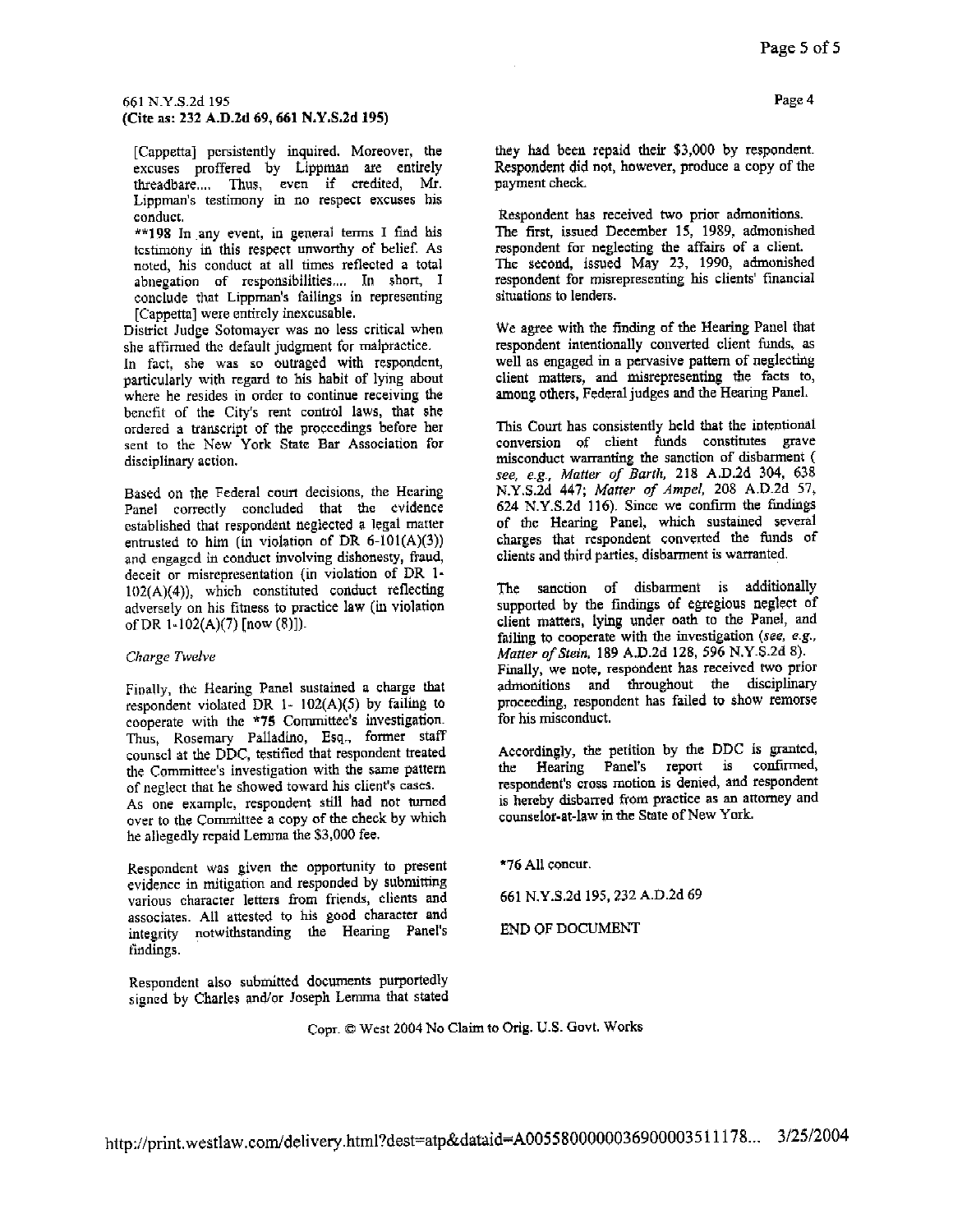Notice: This opinion is subject to formal revision before publication in the Atlantic and Maryland Reporters. Users are requested to notify the Clerk of the Court of any formal errors so that corrections may be made before the bound volumes go to press.

## DISTRICT OF COLUMBIA COURT OF APPEALS

No. 01-BG-921

IN RE MARSHALL E. LIPPMAN, RESPONDENT.

A Member of the Bar of the District of Columbia Court of Appeals

On Report and Recommendation of the Board on Professional Responsibility (BDN 240-01)

(Submitted September 12, 2002

المعيين الصد

Decided September 26, 2002)

Before REID and GLICKMAN, Associate Judges, and BELSON, Senior Judge.

PER CURIAM: On July 17, 1997, the Supreme Court of the State of New York, Appellate Division, First Judicial Department, disbarred respondent Marshall E. Lippman after concluding that he intentionally converted client funds to his personal use in two cases, lied under oath, and engaged in a pervasive and egregious pattern of neglecting client matters. See In re Lippman, 661 N.Y.S.2d 195 (N.Y. App. Div. 1997).

After Bar Counsel filed a certified copy of the disciplinary order with this court, we . temporarily suspended respondent pursuant to D.C. Bar R. XI,  $\S$  11 (d), and referred the matter to the Board on Professional Responsibility ("the Board"). The Board recommends reciprocal disbarment. Bar Counsel has informed the court that she takes no exception to the Board's recommendation. Respondent has not filed any opposition to the Board's recommendation.

There is a rebuttable presumption that the sanction imposed by this court in a reciprocal discipline case will be identical to that imposed by the original disciplining court.

Exhibit 5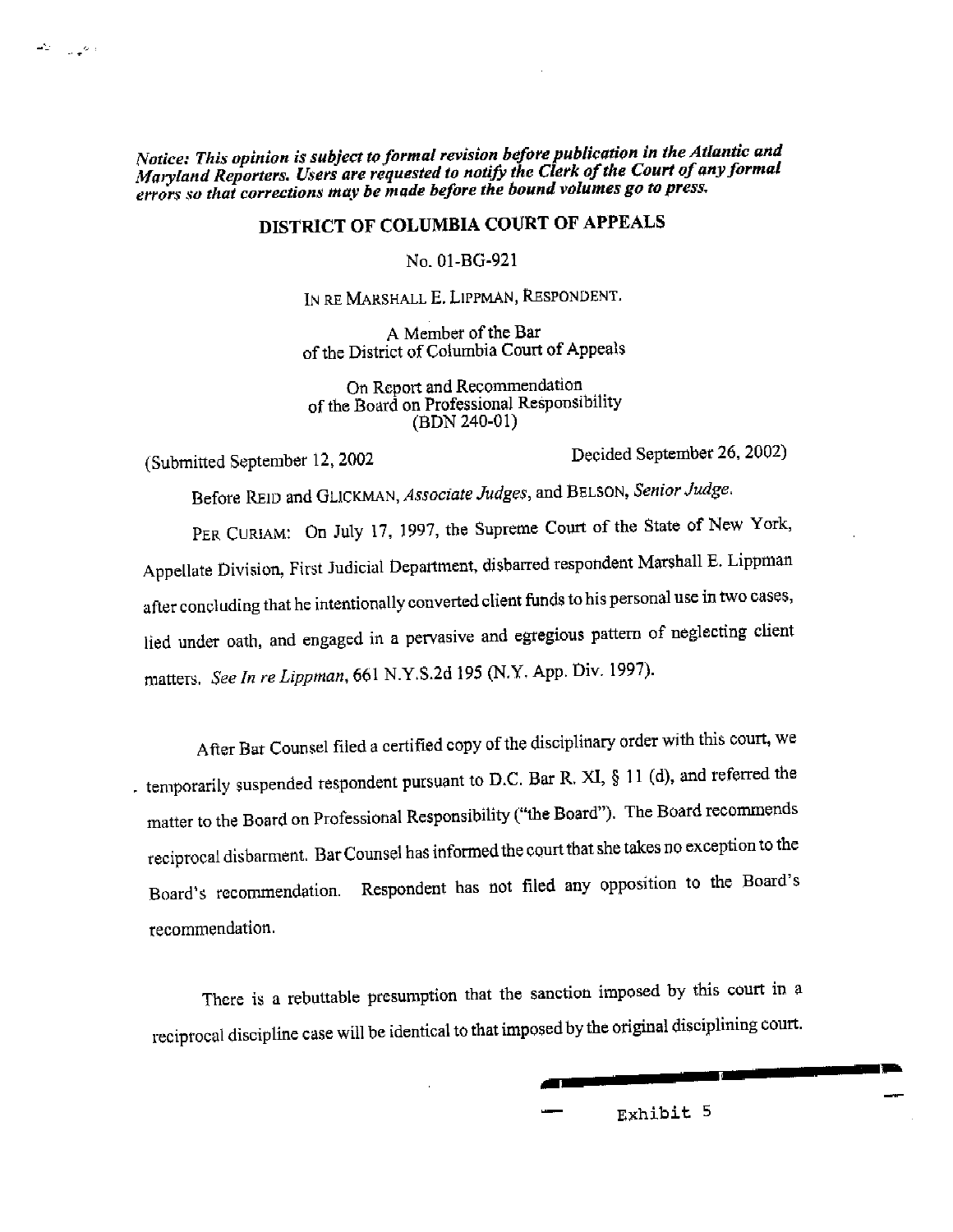In re Zilberberg, 612 A.2d 832, 834 (D.C. 1992). This presumption is rebutted only if the respondent demonstrates, or the face of the record reveals, by clear and convincing evidence the existence of one of the conditions enumerated in D.C. Bar R. XI, § 11 (c). See D.C. Bar R. XI,  $\S$  11 (f).

Respondent's failure to file any exception to the Board's report and recommendation is treated as a concession that reciprocal disbarment is warranted. In re Goldsborough, 654 A.2d 1285, 1287 (D.C. 1995); see also D.C. Bar R. XI, § 11 (f). Disbarment is the appropriate sanction in nearly all cases of intentional misappropriation, In re Addams, 579 A.2d 190 (D.C. 1990) (en banc), and the record supports the Board's recommendation in this case. Accordingly, it is

ORDERED that Marshall E. Lippman is hereby disbarred from the practice of law in the District of Columbia. We direct respondent's attention to the requirements of D.C. Bar R. XI, § 14 (g) and their effect on his eligibility for reinstatement. See D.C. Bar R. XI, § 16  $(c).$ 

So ordered.

 $\overline{\mathbf{c}}$ 

 $\ddot{\phantom{1}}$ 

 $\sim 10^{-10}$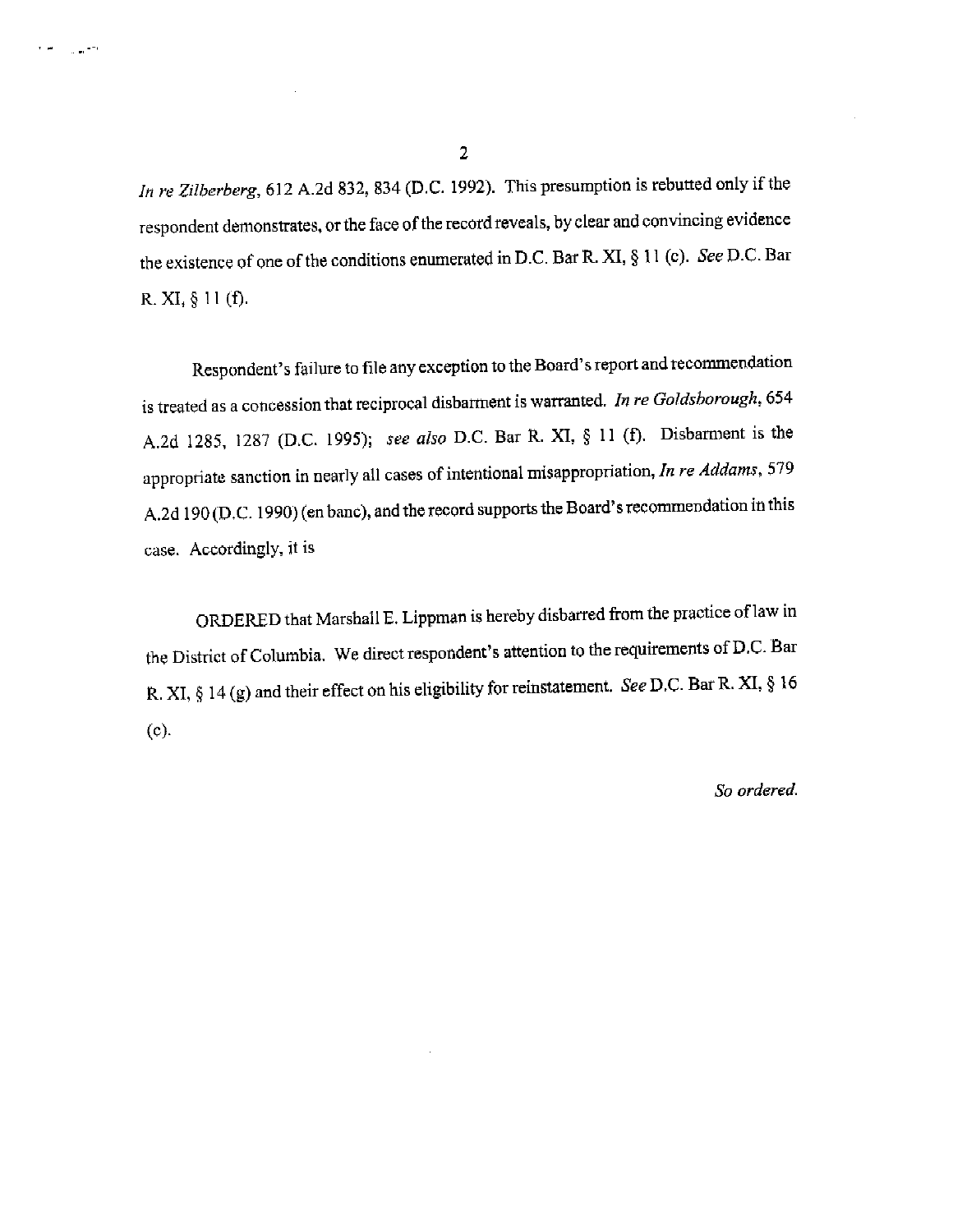# IN THE CIRCUIT COURT OF THE STATE OF OREGON

# POR THE COUNTY OF CLACKAMAS

PAUL L. HAYNES and RENEE J. HAYNES, HUSBAND AND WIFE, and MICHAEL HAYNES. A minor child, by and through RENEE J. HAYNES. His Guardian Ad Litem,

Case No. CCV 0211573

## AFFIDAVIT OF MARSHALL E. LIPPMAN

#### Plaintiffs.

| State of Texas   |       |
|------------------|-------|
|                  | ) SS. |
| County of Dallas |       |

I hereby swear under oath that I am over 18 years of age and of sound mind and that the following statements are based on my personal knowledge and are true and correct to the best of my information and belief.

I am an attorney at law admitted to practice before all of the courts of the District of Columbia. Each of the following facts is within the purview of my personal 1. knowledge. If called as a witness, I could and would competently testify thereto.

I am, and since 1995 have been, a shareholder, a member of the Board of Directors, and the General Counsel of Construction Arbitration Services, Inc. I was  $2.$ formerly a member of the Board of Directors of the National Academy of Conciliators, and prior to that, was an Associate General Counsel of the American Arbitration Association. I have more than thirty years experience in the administration of

| AFFIDAVIT OF MARSHALL E. LIPPMAN<br>NEWCOMB, SABIN, SCHWARTZ & LANDSVERK, LLP<br>111 S.W. Fifth Avenue, Buite 4040<br>Pontisod, Orogen 97204<br>(303) 228-8446 |
|----------------------------------------------------------------------------------------------------------------------------------------------------------------|
|                                                                                                                                                                |

Exhibit 6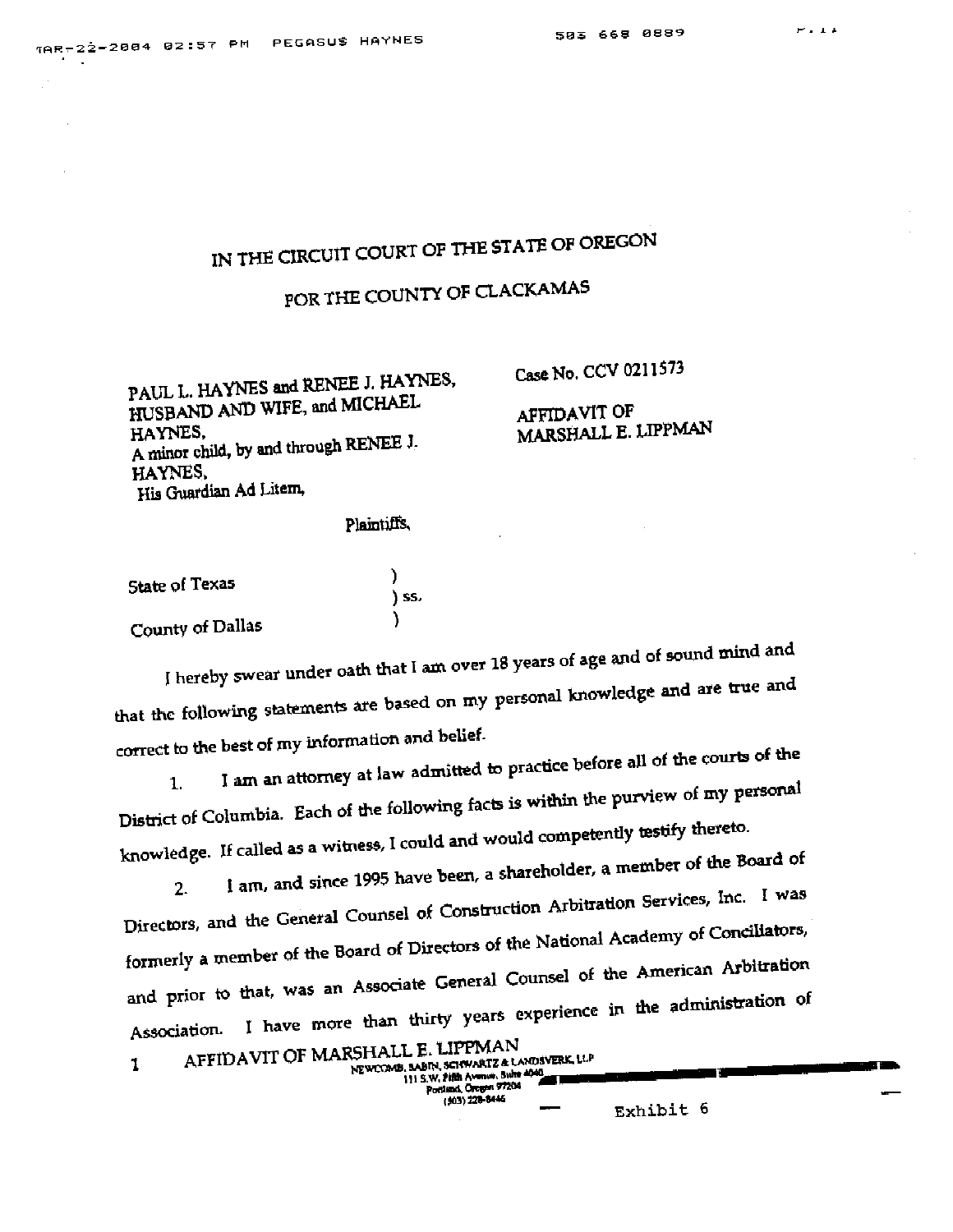alternative dispute resolution services.

Construction Arbitration Services, Inc. is a full service alternative dispute 3. resolution service furnishing mediation and arbitration services to homeowners, builders and home inspectors in all fifty states of the United States.

Construction Arbitration Services, Inc., is a corporation incorporated in 4. the State of Texas in 1995 with its principal place of business at 2777 Stemmons Freeway, Suite 650, Dallas, Texas 75207, Telephone (214) 638-2700.

Following the incorporation of Construction Arbitration Services, Inc., 5. Edward Hatfield, former Commissioner of the Federal Mediation and Conciliation Service and former President of the Society of Professionals in Dispute Resolution, participated in the initial and follow-up training of the administrative personnel and arbitrators of Construction Arbitration Services, Inc. To date, Construction Arbitration Services, Inc. has administered thousands of arbitration proceedings involving residential construction disputes.

Construction Arbitration Services, Inc., presently has a panel of 6. approximately 1,200 professional arbitrators throughout the United States, each of whom is required to and does have at least ten years experience in construction-related alternative dispute resolution services. The average panel member of Construction Arbitration Services, Inc., has substantially more experience in construction-related alternative dispute resolution than the average panel member of the American Arbitration Association or any other nationwide alternative dispute resolution service. Construction Arbitration Services, Inc., is the largest alternative dispute resolution service in the United States specializing in construction-related disputes.

Construction Arbitration Services, inc., performs arbitration services for a 7.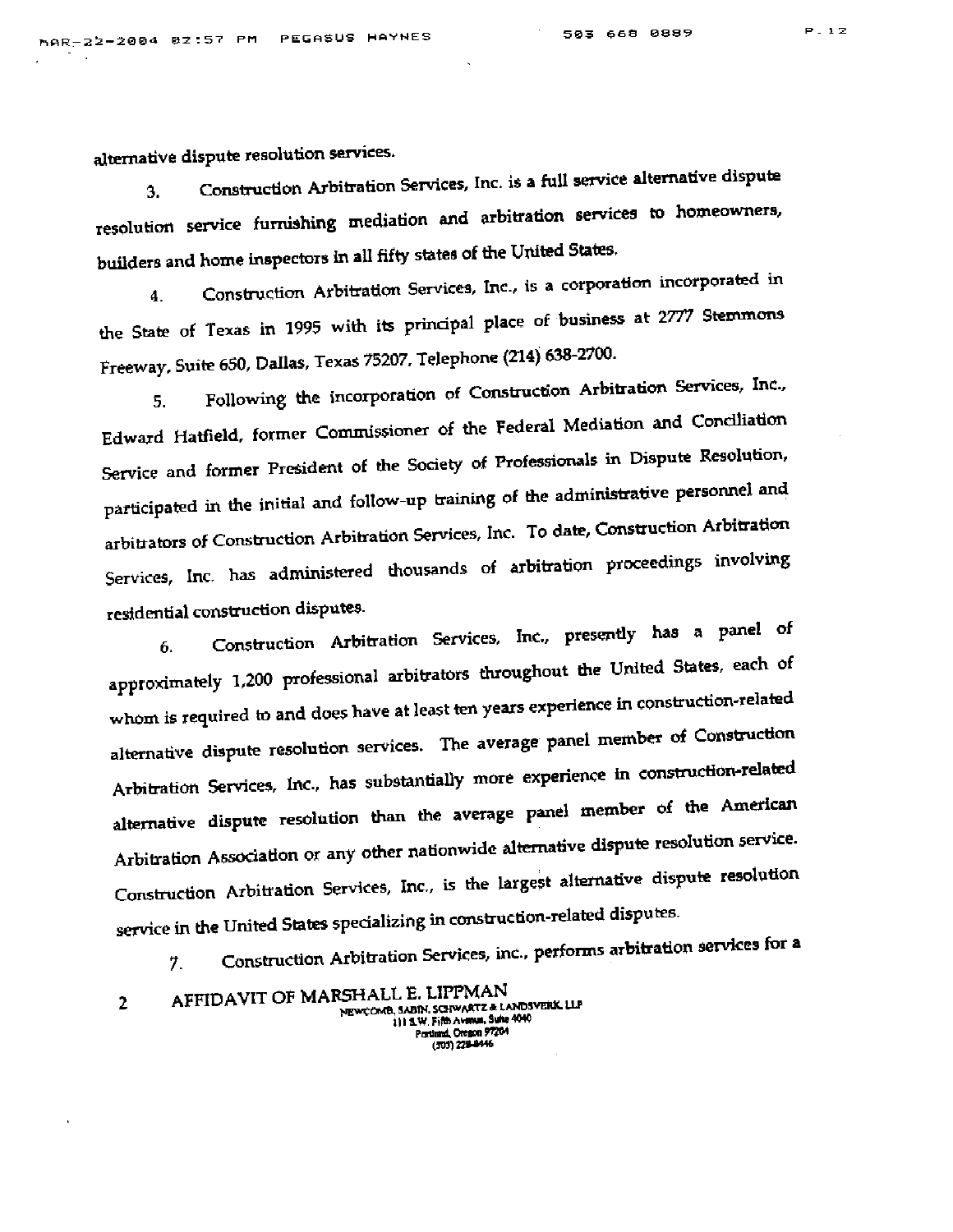variety of business entities and individuals pursuant to pre-dispute arbitration agreements in a variety of contracts, including home warranty contracts, residential real estate sale contracts, and home inspection contracts.

The other shareholder of Construction Arbitration Services, Inc., is Lester 8. B. Wolff, who is currently the President of and a member of the Board of Directors of Construction Arbitration Services, Inc. Mr. Wolff and I created Construction Arbitration Services, inc., in 1995. Mr. Wolff is a former Vice President of the American Arbitration Association.

Construction Arbitration Services, Inc., was capitalized exclusively by Mr. 9. Wolff and by myself. None of the initial capitalization, pre-incorporation or postincorporation expenses have come from any home builder, construction company, insurance company, home warranty company or any other entity, except through the payment of standard and uniform fees charged by Construction Arbitration Services, Inc., for its services. No person or entity other than Mr. Wolff and myself has ever made any investment in or has ever owned any equity in Construction Arbitration Services, Inc.

At no time has any construction company, home warranty provider, or 10. insurance company had any control over or ownership interest in Construction Arbitration Services, Inc., directly or indirectly, or had any common officer, director or employee or had the right to control the selection of any arbitrator by CAS or the decision of any arbitrator selected by CAS.

I have reviewed the arbitration clause in the construction contract 11. between Adair Homes and Paul and Renee Haynes. A dispute within the scope of their contractual arbitration clause, specifies CAS Rules, and would be governed by

AFFIDAVIT OF MARSHALL E. LIPPMAN 3 NEWCOMB, SABIN, SCHWARTZ & LANDSVERK, LLP 111 S.W. Fifth Avenue, Suite 4040 (503) 228-8446

 $P = 10$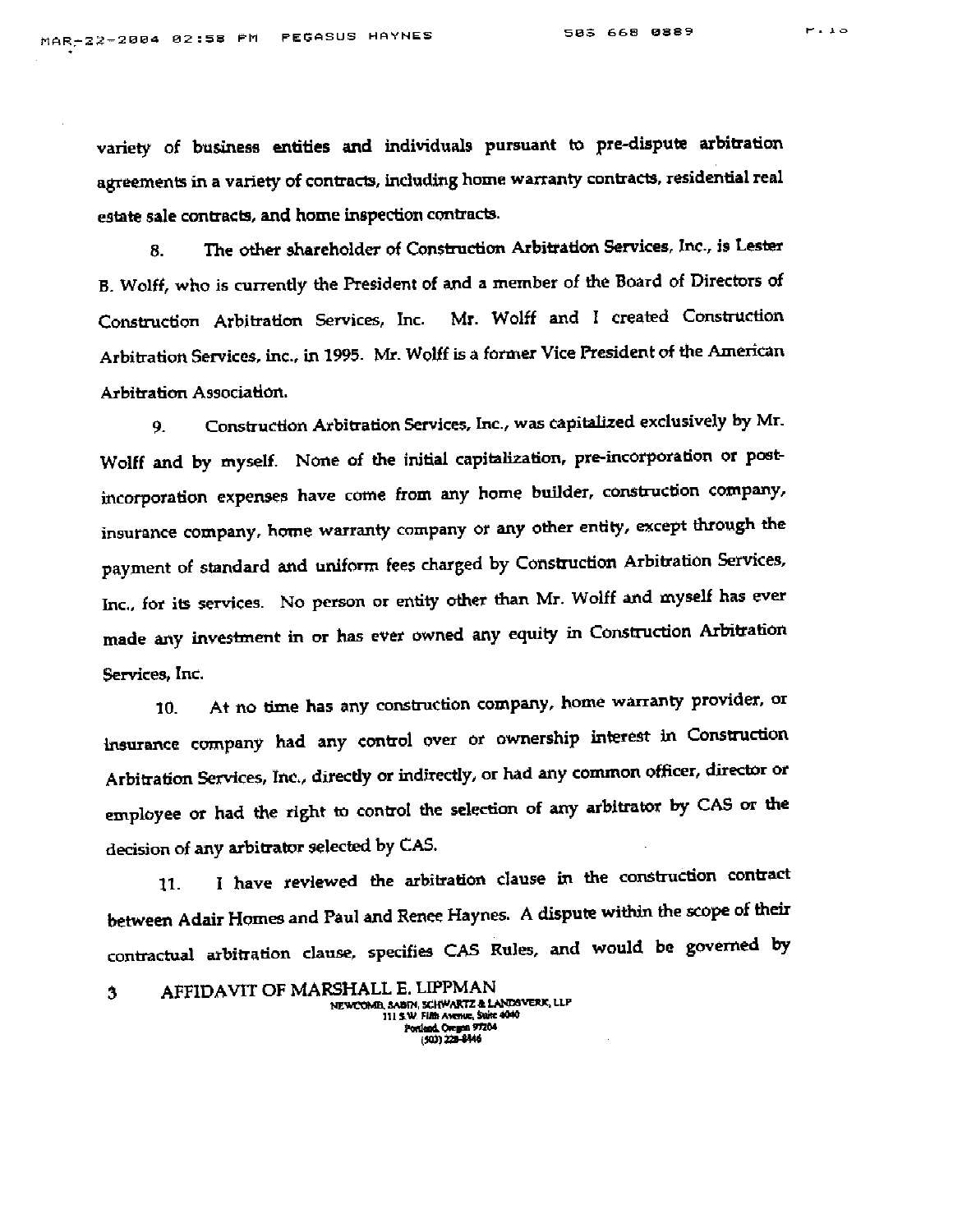arbitration rules of Construction Arbitration Services, Inc., applicable to disputes that do not arise under a New Home Warranty. Those Rules are formally styled "Rules and Procedures for the Expedited Arbitration of Home Construction Disputes," a true and correct copy of which is attached as Exhibit 1 to this Affidavit. Under these Rules an arbitration is subject to a case fee of \$500 at time of filing, generally paid by an equal division between the parties.

When our Rules use the term "Expedited" in their title, the process 12. described by the Rules is a version of our "Expedited Dispute Settlement" ("EDS") process. "EDS" is a form of Mediation-Arbitration or "Med-Arb." First popularized in the early 1960's, this process uses the third-party neutral as a mediator to explore amicable resolution with the parties and, if unsuccessful, moves into a traditional arbitration process. Med-Arb is a well-known and highly regarded process. It is generally less time consuming than either mediation alone or arbitration alone and yet gives the parties an opportunity for settlement on some or all issues and the certainty of a decision on issues left unresolved. It is well accepted and commonly used. Pursuant to our expedited dispute resolution process, the assigned arbitrator may first serve as mediator attempting to resolve the dispute and then, if unsuccessful proceed directly to arbitration. This is consistent with the agreement of the parties.

I swear, under penalty of perjury, that the foregoing is true and correct and that I executed this affidavit in Dallas, Texas on this 11<sup>th</sup> day of February, 2003.

## AFFIANT SAYETH NOTHING FURTHER.

AFFIDAVIT OF MARSHALL E. LIPPMAN 4 NEWCOMB, SABIN, SCHWARTZ & LANDSVERK, LLP 111 5 W. Pifth Avenue, Suite 4040 Portland, Oregon 97204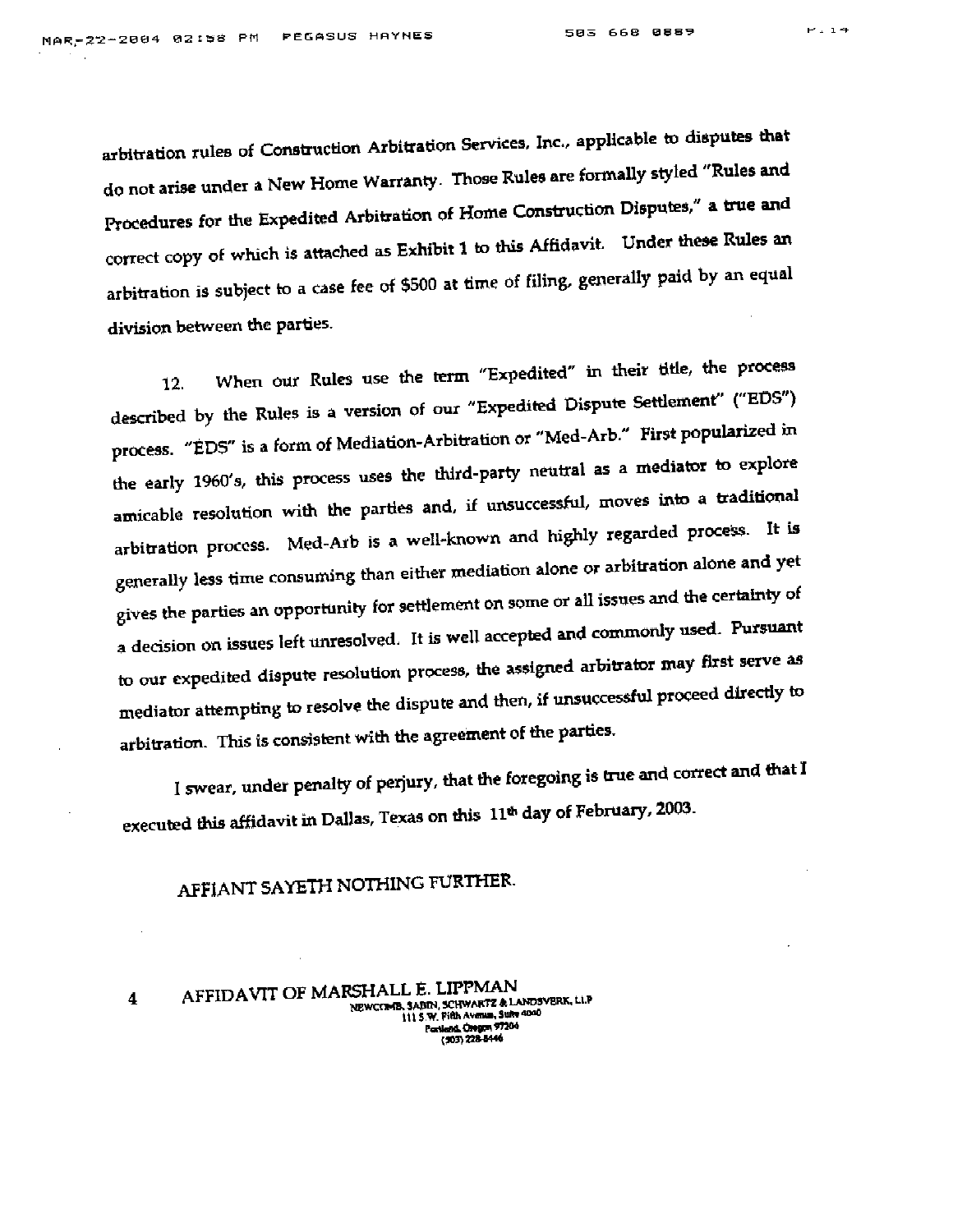$\sim$ 

MARSHALL E. LIPPM

Subscribed and sworn to before me, a Notary Public, on this  $12^{\frac{1}{2}}$ date of  $\frac{1}{2003}$ . February

otary Public Þ

My Commission Expires: 02/07/06

1١



J:\Adair-Pacific Crest\Haynes\Affidavit.wpd

AFFIDAVIT OF MARSHALL E. LIPPMAN 5 NEWCOMB, SABIN, SCHWARTZ & LANDSVERK, LLP 111 S.W. Fifth Avenue. Suite 4040<br>Portland, Oregon 97204<br>(903) 228-8446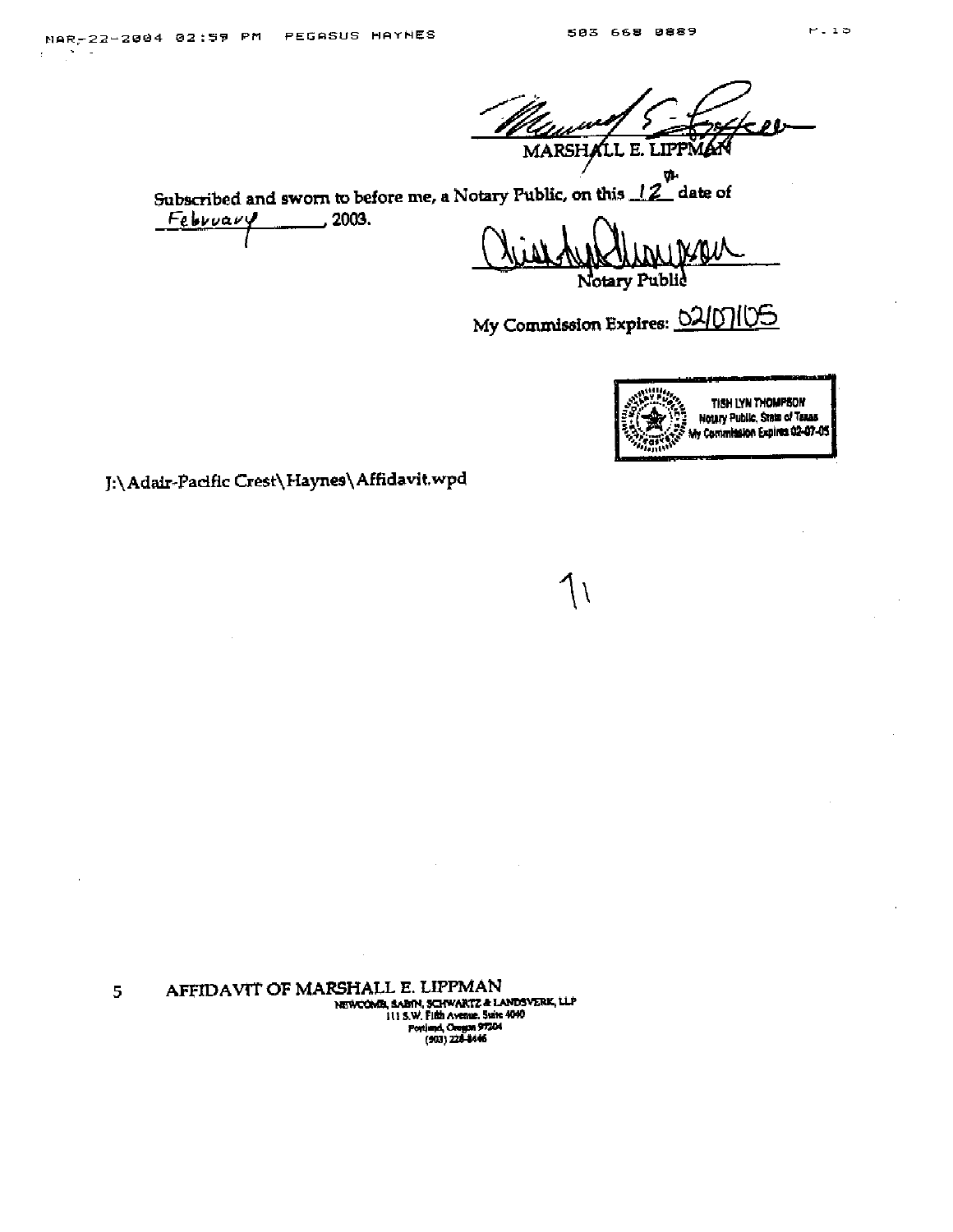|                                     |                                                                                                                                                                                                     | <b>Home Buyers Warranty</b>                                        |                                                              |  |
|-------------------------------------|-----------------------------------------------------------------------------------------------------------------------------------------------------------------------------------------------------|--------------------------------------------------------------------|--------------------------------------------------------------|--|
| PRINTED                             |                                                                                                                                                                                                     | Certificate of Warranty Coverage<br>Warranty # <sub>TX102293</sub> |                                                              |  |
| 04/12/00                            |                                                                                                                                                                                                     |                                                                    |                                                              |  |
|                                     |                                                                                                                                                                                                     |                                                                    | luwara Warrantv                                              |  |
|                                     |                                                                                                                                                                                                     |                                                                    |                                                              |  |
|                                     |                                                                                                                                                                                                     |                                                                    |                                                              |  |
| ANY L. WEAVER<br>6207 CANYON RUN CT |                                                                                                                                                                                                     |                                                                    |                                                              |  |
| KATY, TX 77450                      |                                                                                                                                                                                                     |                                                                    |                                                              |  |
|                                     |                                                                                                                                                                                                     | insured by:                                                        |                                                              |  |
|                                     |                                                                                                                                                                                                     |                                                                    | National Home Insurance Co. Inc.<br>(A RISK RETENTION GROUP) |  |
|                                     |                                                                                                                                                                                                     |                                                                    |                                                              |  |
|                                     | Your Builder ROYCE HOMES L. P. +SR+                                                                                                                                                                 |                                                                    | HBW Builder # 3300-9993                                      |  |
|                                     | has completed the enrollment application process. Your home has now been enrolled in the following                                                                                                  |                                                                    |                                                              |  |
|                                     | warranty program with an effective date of warranty of                                                                                                                                              | 03/03/00                                                           |                                                              |  |
|                                     | One Year Workmanship/Two Year Systems/Ten Year Structural                                                                                                                                           |                                                                    |                                                              |  |
|                                     | Warranty Limit : # 235, 423.00                                                                                                                                                                      |                                                                    |                                                              |  |
|                                     |                                                                                                                                                                                                     |                                                                    |                                                              |  |
|                                     |                                                                                                                                                                                                     |                                                                    |                                                              |  |
|                                     | The address and legal description of the home which has been accepted for enrollment is:                                                                                                            |                                                                    |                                                              |  |
| 6207 CANYON RUN CT                  |                                                                                                                                                                                                     |                                                                    | 24/1/4 CANYON GATE CINCO                                     |  |
| KATY, TX                            | 77450                                                                                                                                                                                               |                                                                    |                                                              |  |
|                                     | The Home Buyers Warranty Limited Warranty Booklet enclosed is dated                                                                                                                                 |                                                                    | 10/1/99                                                      |  |
|                                     | The Builder Application for Home Enrollment that you signed with your Builder prior to your home being                                                                                              |                                                                    |                                                              |  |
|                                     | enrolled in the HBW program, this Certificate of Warranty Coverage and the enclosed Home Buyers<br>Warranty Limited Warranty Booklet make up your warranty contract. This is the complete agreement |                                                                    |                                                              |  |
|                                     | among us. There are no oral or written agreements or representations directly or indirectly connected                                                                                               |                                                                    |                                                              |  |
|                                     | with this agreement except these three documents. No party will be bound by any other representations                                                                                               |                                                                    |                                                              |  |
|                                     | or agreements made by any persons.                                                                                                                                                                  |                                                                    |                                                              |  |
|                                     | Notice: A reproduction of this Certificate of Warranty Coverage is not acceptable proof of warranty                                                                                                 |                                                                    |                                                              |  |
| erage.                              | coverage. Any modifications, alterations or revisions made to this document will void the warranty cov-                                                                                             |                                                                    |                                                              |  |
|                                     |                                                                                                                                                                                                     |                                                                    | Exhibit 7                                                    |  |
|                                     |                                                                                                                                                                                                     |                                                                    |                                                              |  |
| HBW 320 6/1/88                      |                                                                                                                                                                                                     |                                                                    |                                                              |  |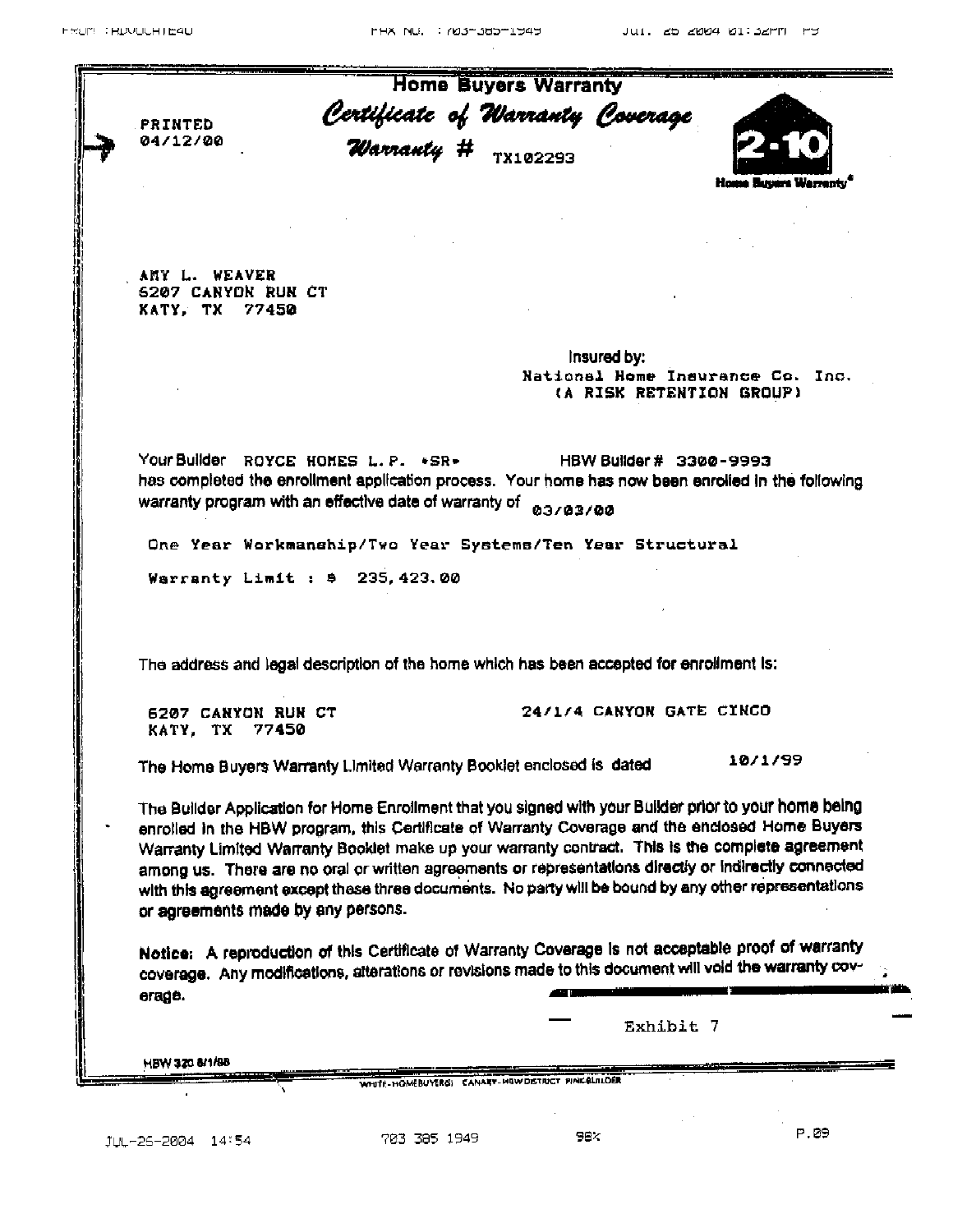| THIS DOCUMENT IS NOT                                                                                                                                                                                                                                                                                                                                                                                                                                                                                                                                                                                                                                                                                                                                                                                                                                                                                                                                                                                                                                                                                                                                                                                                                                                                                                                                                                                                                                                                                                                                                                                                                                                      | Mali Tor<br>Home Buyers Warranty                    |
|---------------------------------------------------------------------------------------------------------------------------------------------------------------------------------------------------------------------------------------------------------------------------------------------------------------------------------------------------------------------------------------------------------------------------------------------------------------------------------------------------------------------------------------------------------------------------------------------------------------------------------------------------------------------------------------------------------------------------------------------------------------------------------------------------------------------------------------------------------------------------------------------------------------------------------------------------------------------------------------------------------------------------------------------------------------------------------------------------------------------------------------------------------------------------------------------------------------------------------------------------------------------------------------------------------------------------------------------------------------------------------------------------------------------------------------------------------------------------------------------------------------------------------------------------------------------------------------------------------------------------------------------------------------------------|-----------------------------------------------------|
| YOUR NEW HOME WARRANTY<br>BUILDER APPLICATION FOR HOME ENROLLMENT                                                                                                                                                                                                                                                                                                                                                                                                                                                                                                                                                                                                                                                                                                                                                                                                                                                                                                                                                                                                                                                                                                                                                                                                                                                                                                                                                                                                                                                                                                                                                                                                         | 1417 W. Arkansas Lane<br>Arlington, TX 76013-6271   |
|                                                                                                                                                                                                                                                                                                                                                                                                                                                                                                                                                                                                                                                                                                                                                                                                                                                                                                                                                                                                                                                                                                                                                                                                                                                                                                                                                                                                                                                                                                                                                                                                                                                                           | (B(X)) 488-8844                                     |
| The undersigned Builder-Member of the Home Buyers Warranty (HBW) New Home Warranty Program makes application for enrollment of the home<br>whose address is listed below. The Builder-Member is responsible for completion of all enrollment requirements on the home. If all enrollment require-<br>ments are not completed on the new home, this Application will be denied and no warranty will be issued. The Builder must send or have his closing<br>agent send the original of this Application for Home Enrollment and a check for full payment to HBW. If the Builder-Member has satisfied all the<br>enrollment requirements and HBW has received this Application and full payment within 15 days of the date of closing on the home, the Momebuyer<br>will receive the Certificate of Warranty Coverage and Warranty Booklet within 30 days of closing from HBW. IF THE HOMEBUYER HAS NOT<br>RECEIVED THE CERTIFICATE OF WARRANTY COVERAGE AND WARRANTY BOOKLET FROM HBW WITHIN THIRTY (30) DAYS AFTER CLOSING,<br>THEN NO WARRANTY EXISTS ON THE HOME AT THIS ADDRESS.<br>IT IS UNLAWFUL TO KNOWINGLY PROVIDE FALSE, INCOMPLITE, OR MISLEADING FACTS OR INFORMATION TO AN INSURANCE COMPANY FOR THE PURPOSE OF DEFRAUD-<br>ING OR ATTEMPTING TO DEFRAUD THE COMPANY, PENALTIES MAY INGLUDE IMPRISONMENT, FINES, DENIAL OF INSURANCE, AND CIVIL DAMAGES. ANY INSURANCE<br>COMPANY OR AGINT OF AN INSURANCE COMPANY WHO KNOWINGLY PEOVIDES FALSE. INCOMPLETE, OR MISLEADING FACTS OR INFORMATION TO A POLICYHOLDER<br>GUILDED OE CLAIMANT INOMEDITER FOR THE FURFOSE OF DEFRAUDING OR ATTEMPTING TO DEFRAUD THE FOLICYHOLDER (SUILDER) OR CLAIMANT (HOMERLYER) |                                                     |
| WITH REGARD TO A SETTLEMENT OR AWARD PAYABLE FROM INSURANCE PROCEEDS SHALL BE REPORTED TO THE INSURANCE COMMISSIONER CF VOUR STATE.                                                                                                                                                                                                                                                                                                                                                                                                                                                                                                                                                                                                                                                                                                                                                                                                                                                                                                                                                                                                                                                                                                                                                                                                                                                                                                                                                                                                                                                                                                                                       |                                                     |
| IPLEASE PRINT OR TYPE                                                                                                                                                                                                                                                                                                                                                                                                                                                                                                                                                                                                                                                                                                                                                                                                                                                                                                                                                                                                                                                                                                                                                                                                                                                                                                                                                                                                                                                                                                                                                                                                                                                     |                                                     |
| Homebuyer(s):_<br>$1$ .<br>thiamots) as recorded on deeds                                                                                                                                                                                                                                                                                                                                                                                                                                                                                                                                                                                                                                                                                                                                                                                                                                                                                                                                                                                                                                                                                                                                                                                                                                                                                                                                                                                                                                                                                                                                                                                                                 |                                                     |
| Address of Home:                                                                                                                                                                                                                                                                                                                                                                                                                                                                                                                                                                                                                                                                                                                                                                                                                                                                                                                                                                                                                                                                                                                                                                                                                                                                                                                                                                                                                                                                                                                                                                                                                                                          |                                                     |
| City<br>State                                                                                                                                                                                                                                                                                                                                                                                                                                                                                                                                                                                                                                                                                                                                                                                                                                                                                                                                                                                                                                                                                                                                                                                                                                                                                                                                                                                                                                                                                                                                                                                                                                                             |                                                     |
| Subdivision<br><b>LovBlock</b>                                                                                                                                                                                                                                                                                                                                                                                                                                                                                                                                                                                                                                                                                                                                                                                                                                                                                                                                                                                                                                                                                                                                                                                                                                                                                                                                                                                                                                                                                                                                                                                                                                            |                                                     |
| ふいく                                                                                                                                                                                                                                                                                                                                                                                                                                                                                                                                                                                                                                                                                                                                                                                                                                                                                                                                                                                                                                                                                                                                                                                                                                                                                                                                                                                                                                                                                                                                                                                                                                                                       |                                                     |
| HBW Builder No:<br>2.<br>Builder Name:                                                                                                                                                                                                                                                                                                                                                                                                                                                                                                                                                                                                                                                                                                                                                                                                                                                                                                                                                                                                                                                                                                                                                                                                                                                                                                                                                                                                                                                                                                                                                                                                                                    |                                                     |
| Date of earlier first occupancy<br>Effective Date of Warranty: Date of closing.<br>3.<br>Effective Date of Common Elements Coverage (Condominiums Only)<br>(Date main structure housing individual units is completed): _                                                                                                                                                                                                                                                                                                                                                                                                                                                                                                                                                                                                                                                                                                                                                                                                                                                                                                                                                                                                                                                                                                                                                                                                                                                                                                                                                                                                                                                 | (if acolicable)                                     |
| Program on SI be provided with the One. Two and Ten Year coverage:<br>One Year Workmanship/Two Year Systems/Ten Year Structural Coverage<br>Α.<br>Ten Year Structural Coverage Only<br>В.<br>D Modular<br>□ Condominium<br><b>U</b> Townhome<br><b>Q</b> Manufactured<br>Ci Single Family Detached<br>5.<br><b>Q</b> Fligh Rise (6 Story or greater)<br>$\square$ Mid Rise (3-5 Story).<br>CILOW Rise<br>tí Condominium:<br>No common elements coverage will be provided unless all thits in a building are enrolled.<br>Type Financing (Check one): OFHA CIVA GEmHA \ @/Conventional<br>口 Cash<br>6.<br>Rate Formula for Ten Year Only or One, Two and Ten Year Coverage:<br>7.                                                                                                                                                                                                                                                                                                                                                                                                                                                                                                                                                                                                                                                                                                                                                                                                                                                                                                                                                                                          |                                                     |
| 1.25<br>If price does<br>Rasic<br>Rate<br>Final Sales Price<br>not include lot<br>Warranty<br>if applicable add:<br>Fee                                                                                                                                                                                                                                                                                                                                                                                                                                                                                                                                                                                                                                                                                                                                                                                                                                                                                                                                                                                                                                                                                                                                                                                                                                                                                                                                                                                                                                                                                                                                                   | (A)<br>Basic<br>Warranty<br>Fee                     |
| (F)<br>(E)<br>$\left( \mathsf{O}\right) _{+}$<br>(C)<br>$\stackrel{(B)}=$<br>\$30.00                                                                                                                                                                                                                                                                                                                                                                                                                                                                                                                                                                                                                                                                                                                                                                                                                                                                                                                                                                                                                                                                                                                                                                                                                                                                                                                                                                                                                                                                                                                                                                                      |                                                     |
| Any additional<br>CO Sasement<br>Less the<br><b>Final Sales Price x</b><br><b>ICEMANA</b><br>prepaid foe<br>Slab Coverage<br>foe<br>\$1.00 per \$1,000 for condo wood<br>or FmHA<br>stairs & landings coverage<br>financed                                                                                                                                                                                                                                                                                                                                                                                                                                                                                                                                                                                                                                                                                                                                                                                                                                                                                                                                                                                                                                                                                                                                                                                                                                                                                                                                                                                                                                                | $A + B + C + D + E - F -$<br>Total Warranty Fee Due |
| O Check this box if an addendum has been issued by Builder and altach a copy where items of material or work were not<br>۵.<br>provided by Builder and are excluded from the warranty.                                                                                                                                                                                                                                                                                                                                                                                                                                                                                                                                                                                                                                                                                                                                                                                                                                                                                                                                                                                                                                                                                                                                                                                                                                                                                                                                                                                                                                                                                    |                                                     |
| <b>Builder's Authorized Signature</b>                                                                                                                                                                                                                                                                                                                                                                                                                                                                                                                                                                                                                                                                                                                                                                                                                                                                                                                                                                                                                                                                                                                                                                                                                                                                                                                                                                                                                                                                                                                                                                                                                                     | Date                                                |
| HOME BUYERS ACKNOWLEDGEMENT AND CONSENT<br>Your Builder is applying to enroll your home in the HBW insured warranty program. By signing below, you acknowledge that you have viewed and<br>received a video of "Warranty Teamwork: You, Your Builder & HBW", you have read the Builder's Copy of the Warranty Booklet, and CONSENT TO THE<br>TERMS OF THESE DOCUMENTS INCLUDING THE BINDING ARBITRATION PROVISION contained therein. You further understand that when the<br>warranty is issued on your new home, it is an Express Limited Warranty and that all claims and liabilities are limited to and by the terms and conditions<br>of the Express Limited Warranty as stated in the HBW Warranty Booklet. IF YOU, THE HOMEBUYERG) HAVE NOT RECEIVED A CERTIFICATE OF<br>WARRANTY COVERAGE AND A WARRANTY BOOKLET FROM HBW WITHIN THIRTY (30) DAYS AFTER CLOSING, THEN NO WARRANTY                                                                                                                                                                                                                                                                                                                                                                                                                                                                                                                                                                                                                                                                                                                                                                                  |                                                     |
| YISTS ON THE HOME AT THIS ABDRESS.                                                                                                                                                                                                                                                                                                                                                                                                                                                                                                                                                                                                                                                                                                                                                                                                                                                                                                                                                                                                                                                                                                                                                                                                                                                                                                                                                                                                                                                                                                                                                                                                                                        | OFFICE USE ONLY                                     |
| <u>Accountino:</u><br>нопособуе                                                                                                                                                                                                                                                                                                                                                                                                                                                                                                                                                                                                                                                                                                                                                                                                                                                                                                                                                                                                                                                                                                                                                                                                                                                                                                                                                                                                                                                                                                                                                                                                                                           |                                                     |
| Exhibit 8                                                                                                                                                                                                                                                                                                                                                                                                                                                                                                                                                                                                                                                                                                                                                                                                                                                                                                                                                                                                                                                                                                                                                                                                                                                                                                                                                                                                                                                                                                                                                                                                                                                                 |                                                     |
| Date<br>Homebuyer                                                                                                                                                                                                                                                                                                                                                                                                                                                                                                                                                                                                                                                                                                                                                                                                                                                                                                                                                                                                                                                                                                                                                                                                                                                                                                                                                                                                                                                                                                                                                                                                                                                         |                                                     |
| 98%<br>703 385 1949<br>14:54<br>JUL-26-2004.                                                                                                                                                                                                                                                                                                                                                                                                                                                                                                                                                                                                                                                                                                                                                                                                                                                                                                                                                                                                                                                                                                                                                                                                                                                                                                                                                                                                                                                                                                                                                                                                                              | P.08                                                |